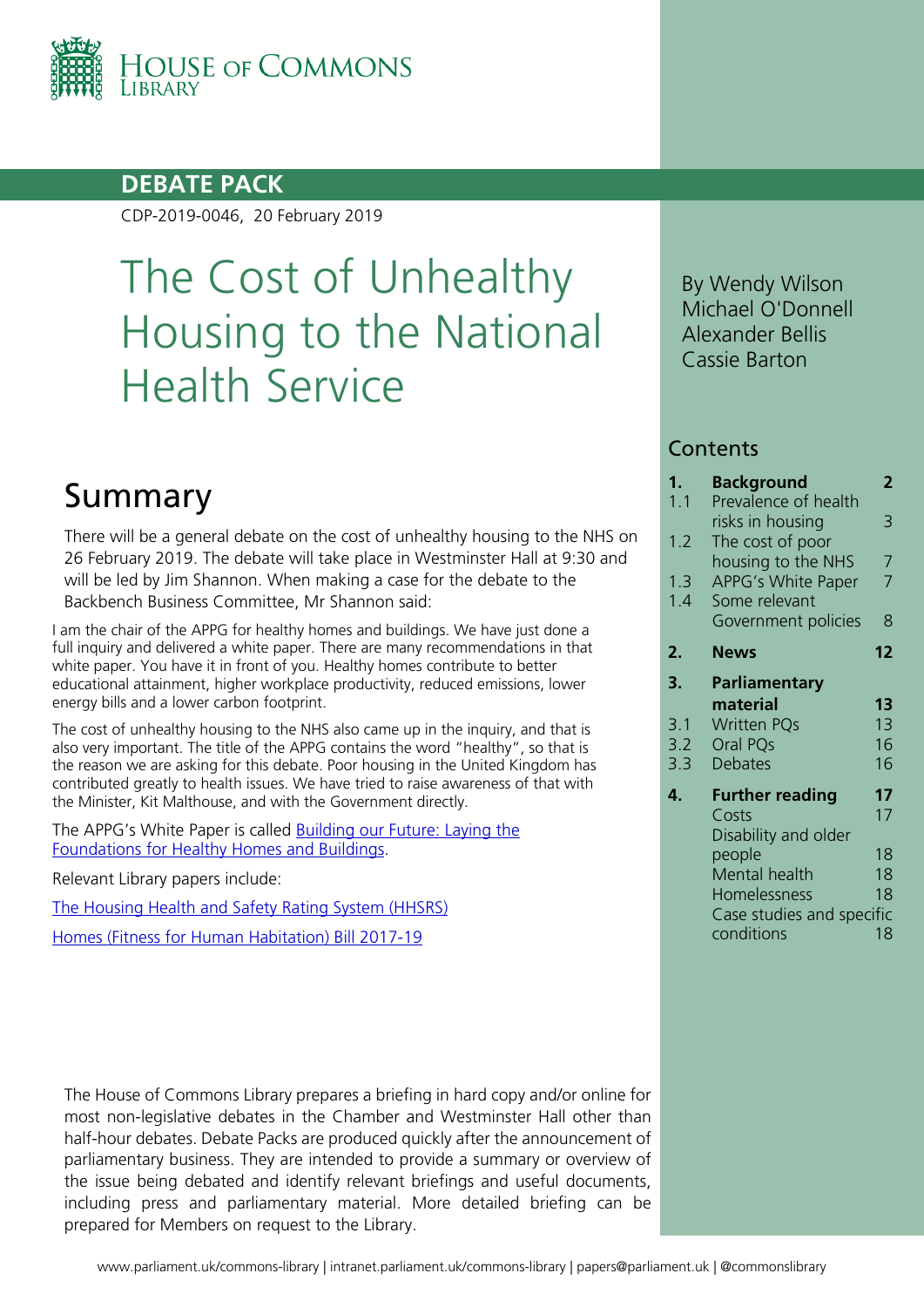# <span id="page-1-0"></span>1. Background

The causal link between poor housing conditions and poor health outcomes is long established. The early Nuisances Removal and Disease Prevention Act 1846 is said to have started the process of defining unfit living accommodation by setting out procedures for the removal of 'nuisances' to curb the spread of cholera. This was followed by the Public Health Act 1848. Further Public Health Acts in 1872 and 1875 led to the appointment of sanitary authorities and a requirement that new residential accommodation should have running water and proper drainage.

There is no shortage of research into links between housing conditions and various health outcomes:

Housing conditions can affect residents' health and wellbeing. The independent Marmot Review commissioned by the Government concluded that housing is a 'social determinant of health', meaning that it can affect physical and mental health inequalities throughout life. Physical housing conditions (e.g. cold and damp) can affect health, as can factors such as the accessibility of the home. [\[POSTNOTE 573, Health in Private-Rented Housing,](http://researchbriefings.files.parliament.uk/documents/POST-PN-0573/POST-PN-0573.pdf) April 2018]

The lack of affordable housing in areas of high demand has led to an increased focus on the psychological impact of living in insecure private rented housing. Shelter's 2017 report, [The impact of housing problems](https://england.shelter.org.uk/__data/assets/pdf_file/0005/1364063/Housing_and_mental_health_-_detailed_report.pdf)  [on mental health,](https://england.shelter.org.uk/__data/assets/pdf_file/0005/1364063/Housing_and_mental_health_-_detailed_report.pdf) found:

- 1 in 5 English adults (21%) said a housing issue had negatively impacted upon their mental health in the last 5 years.
- Housing affordability was the most frequently referenced issue by those who saw housing pressures having had a negative impact upon their mental health.
- 3 in 10 of those who have had a housing problem or worry in the last five years, not only said that it had had a negative mental impact, but that they had no issue with their mental health previously.

Homelessness, particularly rough sleeping, is the most extreme manifestation of housing need. The Local Government Association (LGA) report, [The impact of homelessness on health](https://www.housinglin.org.uk/_assets/Resources/Housing/OtherOrganisation/22.7-HEALTH-AND-HOMELESSNESS_v08_WEB_0.PDF) (September 2017) states:

Evidence tells us that the health of people experiencing homelessness is significantly worse than that of the general population, and the cost of homelessness experienced by single people to the NHS and social care is considerable. A recent audit found that 41 per cent of homeless people reported a long term physical health problem and 45 per cent had a diagnosed mental health problem, compared with 28 per cent and 25 per cent,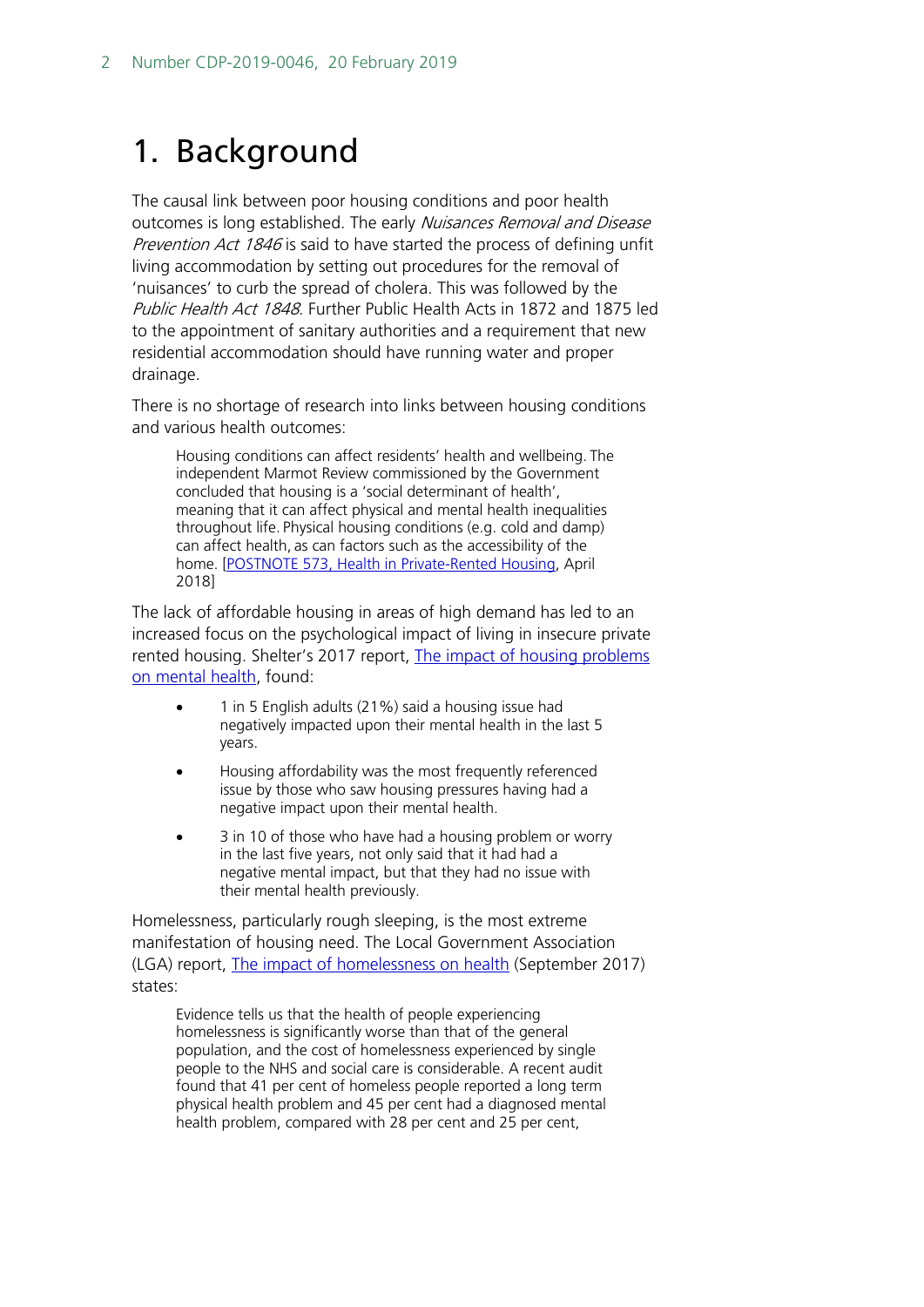respectively, in the general population. The last conservative estimate (2010) of the healthcare cost associated with this population was £86 million per year.<sup>[1](#page-2-1)</sup>

A recently completed [review](https://assets.publishing.service.gov.uk/government/uploads/system/uploads/attachment_data/file/762918/DFG_Review_2018_Summary.pdf) of the Disabled Facilities Grants system (which operates in England and Wales) notes the particular reliance on decent housing of older and disabled people:

Home is central to everyone's lives, but is particularly important for disabled and older people, as it is where they spend most of their time. Increasing numbers are living alone, especially in later life. Ability to get in and out of the home, move around inside, access the bathroom, receive friends, cook and go to bed has a significant effect on people's dignity, autonomy and wellbeing.<sup>[2](#page-2-2)</sup>

The review found that most disabled people live in ordinary housing and that only 7% of homes in England have basic accessibility features:

Three quarters of deaths relating to falls happen in the home, and falls represent 10-25% of ambulance call-outs to older adults. Once admitted in an emergency, older people use more bed days than other people (65%) and falls often precipitate a move into residential care.[3](#page-2-3)

# <span id="page-2-0"></span>1.1 Prevalence of health risks in housing England

The English Housing Survey (EHS), published by the Ministry of Housing, Communities and Local Government (MHCLG), provides statistics on a range of measures of housing quality. The EHS [2017-18 headline report](https://www.gov.uk/government/statistics/english-housing-survey-2017-to-2018-headline-report) discusses some key trends and the more detailed [2016 stock condition](https://www.gov.uk/government/statistics/english-housing-survey-2016-stock-condition)  [report](https://www.gov.uk/government/statistics/english-housing-survey-2016-stock-condition) looks at the data in more detail.

The EHS assesses trends in hazards evaluated using the Housing Health and Safety Rating System (HHSRS). The HHSRS is a framework for evaluating hazards in the home and their potential effects on the health and safety of occupants and visitors. If a hazard poses a serious risk to residents' health and safety it is called a 'Category 1 hazard'. Examples include broken stairs posing a substantial fall risk, or extreme cold. If a home has a Category 1 Hazard then it fails to meet the statutory minimum standard of housing in England.

According to the EHS headline report:

In 2017, 11% of the housing stock had a HHSRS Category 1 hazard, down from 23% in 2008. Such hazards are more prevalent in the private rented sector (14%) than the social rented sector  $(6\%)$ .<sup>[4](#page-2-4)</sup>

The headline report also discusses the energy-efficiency of the housing stock. Energy efficiency is measured using the government's Standard Assessment Procedure (SAP), which gives homes a score and puts them

<span id="page-2-1"></span><sup>&</sup>lt;sup>1</sup> LGA, The impact of homelessness on health: a quide for local authorities, September 2017, p3

<span id="page-2-2"></span><sup>&</sup>lt;sup>2</sup> Mackintosh S; Smith P; Garrett H; Davidson M; Morgan G; Russell R: Disabled [Facilities Grant \(DFG\) and Other Adaptations: External Review,](https://assets.publishing.service.gov.uk/government/uploads/system/uploads/attachment_data/file/762918/DFG_Review_2018_Summary.pdf) December 2018

<span id="page-2-4"></span><span id="page-2-3"></span> $\frac{3}{4}$  Ibid., p1

MHCLG, [English Housing Survey 2017-18 headline report](https://assets.publishing.service.gov.uk/government/uploads/system/uploads/attachment_data/file/774820/2017-18_EHS_Headline_Report.pdf)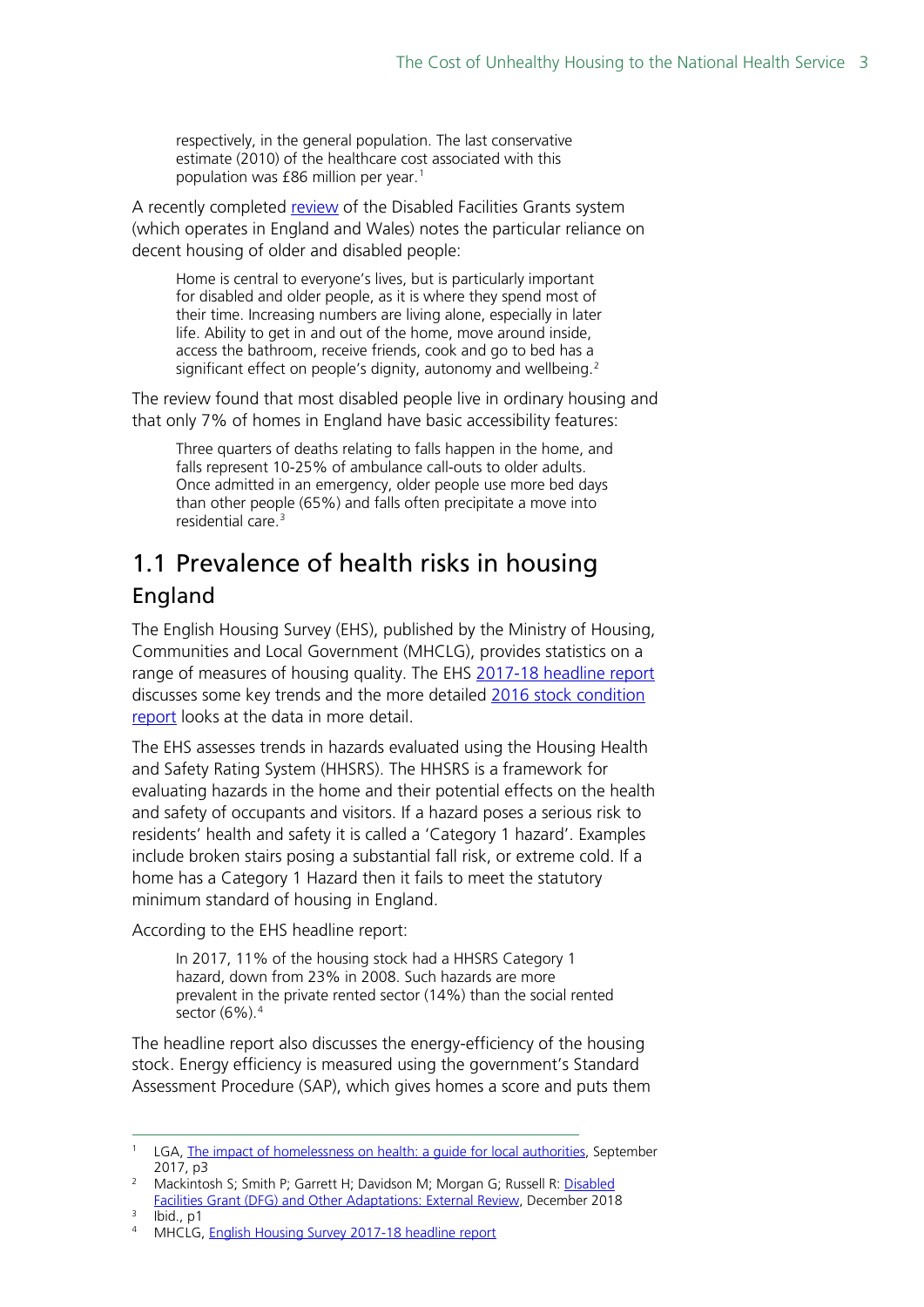in energy efficiency rating (EER) bands ranging from A (best) to G (worst). The report summarises the trend:

The proportion of dwellings in the highest SAP energy efficiency rating (EER) bands A to C increased considerably between 2007 and 2017, from 7% to 30%. Over the same period, the proportion of dwellings in the lowest F and G bands fell from 16% to 5%. In 2017, the majority of dwellings (79%) were in EER bands C or D, up from 47% in 2007. [5](#page-3-0)

Around 1% of homes were in the highest bands (A and B) combined.

The EHS also provides data on the number of homes assessed as having problems with damp:

In 2017, 897,000 homes (4%) had problems with damp, down from 2.6 million (13%) homes in 1996. There has been little change in the incidence of damp since 2011. [6](#page-3-1)

The report also includes an assessment of the number of households in England that are overcrowded. Overcrowding is measured by looking at the number of bedrooms a household needs (based on the ages, genders and relationships of household members) compared with the number it actually has. The report found that around 746,000 households in England were overcrowded in 2017-18 (around 3% of all households). While the rate of overcrowding has been relatively stable amongst owner-occupiers, it has risen amongst private renters and social renters.

Further statistics information on overcrowding is available in the Library briefing [Overcrowded housing \(England\).](https://researchbriefings.parliament.uk/ResearchBriefing/Summary/SN01013)

The table overleaf summarises the latest EHS data for the above measures broken down by tenure group. All of these issues are more common in the private rented sector, with the exception of overcrowding which is most common in the social rented sector.

 <sup>5</sup> MHCLG, [English Housing Survey 2017-18](https://assets.publishing.service.gov.uk/government/uploads/system/uploads/attachment_data/file/774820/2017-18_EHS_Headline_Report.pdf) headline report

<span id="page-3-1"></span><span id="page-3-0"></span>MHCLG, [English Housing Survey 2017-18 headline report](https://assets.publishing.service.gov.uk/government/uploads/system/uploads/attachment_data/file/774820/2017-18_EHS_Headline_Report.pdf)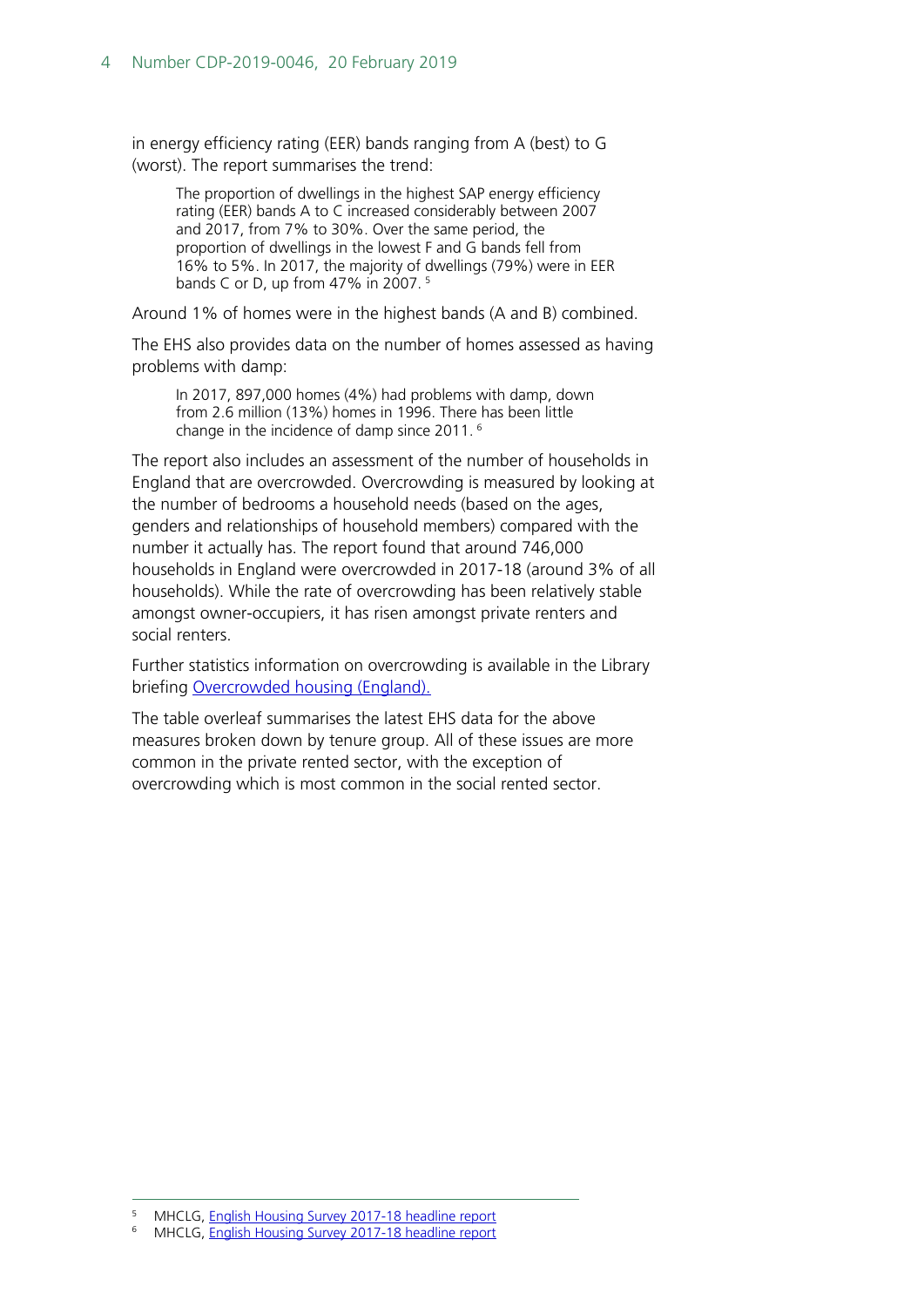#### **PREVALENCE OF HEALTH RISKS IN HOUSING, ENGLAND Problems assessed in dwellings, 2017**

|                                          | Number of  |               |  |  |
|------------------------------------------|------------|---------------|--|--|
|                                          | dwellings  | Proportion of |  |  |
| Issue / tenure group                     | (millions) | tenure group  |  |  |
| <b>Any Category 1 Hazard</b>             | 2.63       | 11%           |  |  |
| Owner-occupied                           | 1.71       | 11%           |  |  |
| Private rented                           | 0.69       | 14%           |  |  |
| Social rented                            | 0.23       | 6%            |  |  |
| <b>EPC band F-G</b>                      | 1.19       | 5%            |  |  |
| Owner-occupied                           | 0.84       | 6%            |  |  |
| Private rented                           | 0.30       | 6%            |  |  |
| Social rented                            | 0.05       | 1%            |  |  |
| Any damp                                 | 0.90       | 4%            |  |  |
| Owner-occupied                           | 0.33       | 2%            |  |  |
| Private rented                           | 0.34       | 7%            |  |  |
| Social rented                            | 0.23       | 6%            |  |  |
| Problems recorded in households, 2017-18 |            |               |  |  |
|                                          | Number of  |               |  |  |
|                                          | households | Proportion of |  |  |
| Issue / tenure group                     | (millions) | tenure group  |  |  |
| Overcrowding                             | 0.75       | 3%            |  |  |
| Owner-occupied                           | 0.18       | 1%            |  |  |
| Private rented                           | 0.26       | 6%            |  |  |
| Social rented                            | 0.31       | 8%            |  |  |

Notes: A household is a person or group of people sharing cooking and living facilities.

Source[: English Housing Survey headline report 2017 to 2018](https://www.gov.uk/government/statistics/english-housing-survey-2017-to-2018-headline-report) (tables for download)

An earlier report, [English housing survey 2016: stock condition,](https://www.gov.uk/government/statistics/english-housing-survey-2016-stock-condition) looks at the groups who are most likely to live in 'poor housing'. The EHS definition of 'poor housing' is broader than the categories used above: it refers to homes that have serious damp or mould, substantial disrepair, or fails to meet the Decent Homes Standard.<sup>[7](#page-4-0)</sup>

The report found that:

• Poor housing was more common in the private rented sector (38% of private-rented homes were poor housing)

<span id="page-4-0"></span>The Decent Homes Standard statutorily applies to the social rented sector but is sometimes used to describe conditions in other tenure groups. It requires homes to be free from Category 1 hazards, provide a reasonable degree of thermal comfort, and have reasonably modern facilities and services.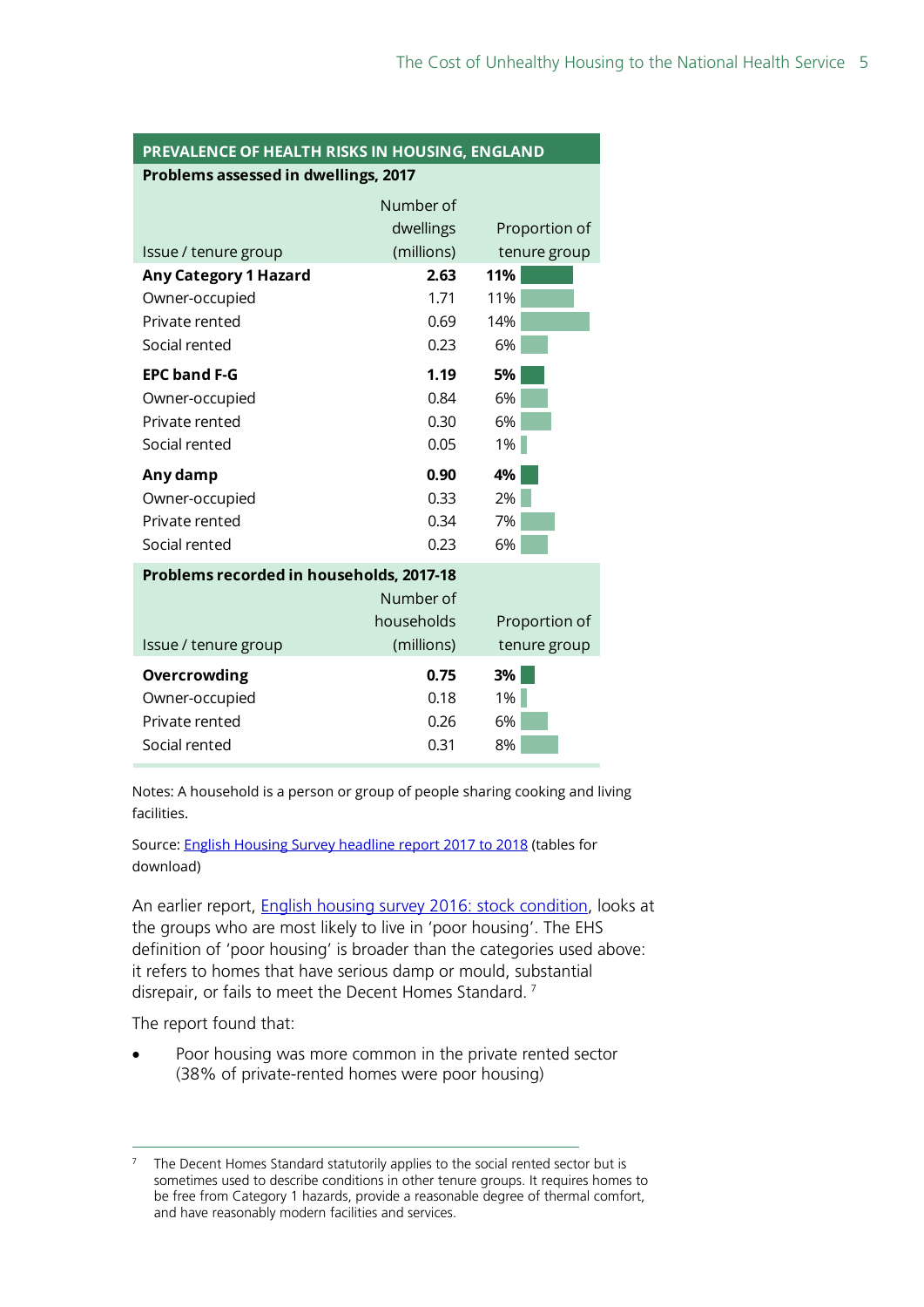- Households led by a Black, Asian or minority ethnic person were more likely to live in poor housing (32%, compared with 26% of households led by a white person).
- Households with relative low income were more likely to live in poor housing (34% compared with 25% of households not on low income) – although this was not true in the social rented sector.<sup>[8](#page-5-0)</sup>

## Northern Ireland

Data is available from the [Northern Ireland House Condition Survey](https://touch.nihe.gov.uk/index/corporate/housing_research/house_condition_survey.htm)  [2016.](https://touch.nihe.gov.uk/index/corporate/housing_research/house_condition_survey.htm)

The survey reports that 9% of homes in Northern Ireland (69,900) had a Category 1 hazard under the HHSRS (the HHSRS in Northern Ireland is the same as in England). 9% of owner-occupied and 8% of privaterented homes had a Category 1 Hazard, compared with 4% in the social rented sector.

The report also covers energy efficiency ratings:

Approximately half (49%) of all dwellings were in EER bands A-C. It should be noted that there were no dwellings found in Band A and only 4% in Band B. More than one-third (36%) of dwellings were found in Band D and 11% in Band E. A small proportion, 3% were in EER bands F-G.

4% of households (26,000) were living in overcrowded accommodation – 9% of social-renting households, 4% of private-renting households and 2% of owner-occupving households.<sup>[9](#page-5-1)</sup>

## Scotland

The most recent available data on housing conditions in Scotland is from the [Scottish House Condition Survey 2017.](https://www.gov.scot/publications/scottish-house-condition-survey-2017-key-findings/)

In Scotland, all homes are required to meet a minimum standard of habitability, the ['Tolerable Standard'.](https://www.gov.scot/publications/scottish-house-condition-survey-2017-key-findings/pages/9/#s7_9_10) An estimated 1% of all homes fell below this standard in 2017 (24,000 homes), down from 4% in 2012.

The survey also uses the **Scottish Housing Quality Standard (SHQS)**, which is a requirement for the social rented sector only, as a common measure of housing quality. It applies a range of criteria including lack of disrepair, energy efficiency, and modern facilities and services. 40% of dwellings failed to meet the SHQS in 2017, with the highest rate of failure in the private rented sector  $(48\%)$ .<sup>[10](#page-5-2)</sup>

The survey also reports on EPC ratings:

Over two-fifths (46%) of the housing stock in 2017 had an EPC rating of C or better, up 22 points since 2010. Over the period 2010-2017, the proportion of properties in the lowest EPC bands, E, F and G, has dropped 14 percentage points: 27% of properties were rated E, F or G in 2010 compared with 13% in 2017.

<span id="page-5-1"></span><span id="page-5-0"></span><sup>8</sup> MHCLG, [English Housing Survey 2016: stock condition](https://www.gov.uk/government/statistics/english-housing-survey-2016-stock-condition)

Northern Ireland Housing Executive, [House condition survey main report 2016](https://touch.nihe.gov.uk/house_condition_survey_main_report_2016.pdf)

<span id="page-5-2"></span><sup>&</sup>lt;sup>10</sup> Scottish Government[, Scottish House Condition Survey 2017](https://www.gov.scot/publications/scottish-house-condition-survey-2017-key-findings/)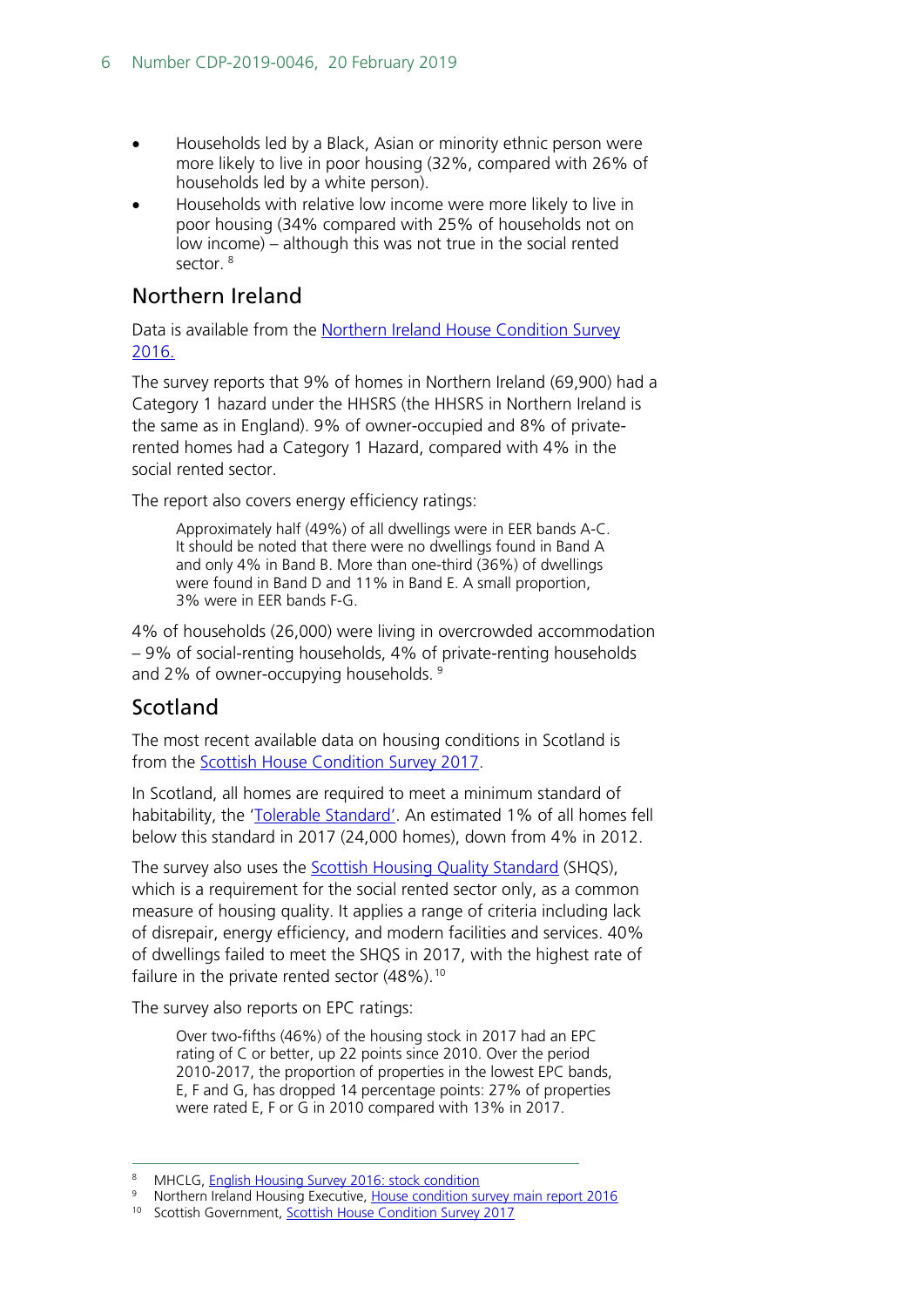Around 5% of homes were in band F or G in 2017 – 5% of owneroccupied homes, 9% of private-rented homes, and 1% of social-rented homes. [11](#page-6-2)

Around 9% of homes in 2017 had some form of condensation or damp. Around 3% of households (66,000) lived in overcrowded accommodation.

### Wales

The latest available data is from the Welsh Housing Conditions Survey [2017/18.](https://gov.wales/statistics-and-research/welsh-housing-conditions-survey/?lang=en)

The survey used the HHSRS to assess the extent of Category 1 hazards. 18% of homes in Wales had a Category 1 hazard – higher than in England or Northern Ireland. Private-rented housing had the highest rate of Category 1 hazards (24%) and social-rented housing the lowest  $(7\%)$ .

An estimated 6% of homes were in EPC bands F-G, with 27% in band C and a negligible number in higher bands.

7% of homes had some form of condensation, mould or damp. The highest rate was in the private rented sector, at 13%.<sup>[12](#page-6-3)</sup>

# <span id="page-6-0"></span>1.2 The cost of poor housing to the NHS

In 2015 the Building Research Establishment (BRE) carried out research to estimate the [cost of poor housing in England to the NHS.](https://www.bre.co.uk/filelibrary/pdf/87741-Cost-of-Poor-Housing-Briefing-Paper-v3.pdf)

The research used data from the 2011 English Housing Survey to estimate the number of Category 1 Hazards (see section 1.1) in the English housing stock. These figures are combined with estimates of the likely impact of these hazards on health, and estimates of first-year NHS treatment costs for the health conditions that could be caused by these hazards.

**Using this methodology, BRE estimate that Category 1 hazards cost the NHS £1.4bn per year in first-year treatment costs.** The hazards with the highest costs were excess cold (£848m per year), fall risks (£435m per year, when all categories of fall were combined) and fire risks (£25m). Costs for all Category 1 hazards are listed in Table 2 of the BRE report.<sup>[13](#page-6-4)</sup>

It should be noted that these figures are broad estimates based on assessments of likely risk. They do not incorporate any data on the actual costs of treating health conditions caused by the home environment, and as such should be treated as indicative only.

# <span id="page-6-1"></span>1.3 APPG's White Paper

The All-Party Parliamentary Group for healthy homes and buildings published [Building our Future: Laying the Foundations for Healthy](https://healthyhomesbuildings.org.uk/wp-content/uploads/2018/10/HHB-APPG-White-Paper-V1.pdf) 

<span id="page-6-2"></span><sup>&</sup>lt;sup>11</sup> Scottish Government[, Scottish House Condition Survey 2017,](https://www.gov.scot/publications/scottish-house-condition-survey-2017-key-findings/) Data Download Table 19

<span id="page-6-4"></span><span id="page-6-3"></span><sup>12</sup> Welsh Government, [Welsh Housing Conditions Survey 2017-18](https://gov.wales/statistics-and-research/welsh-housing-conditions-survey/?lang=en)

<sup>&</sup>lt;sup>13</sup> BRE (2015). [The cost of poor housing to the NHS](https://www.bre.co.uk/filelibrary/pdf/87741-Cost-of-Poor-Housing-Briefing-Paper-v3.pdf)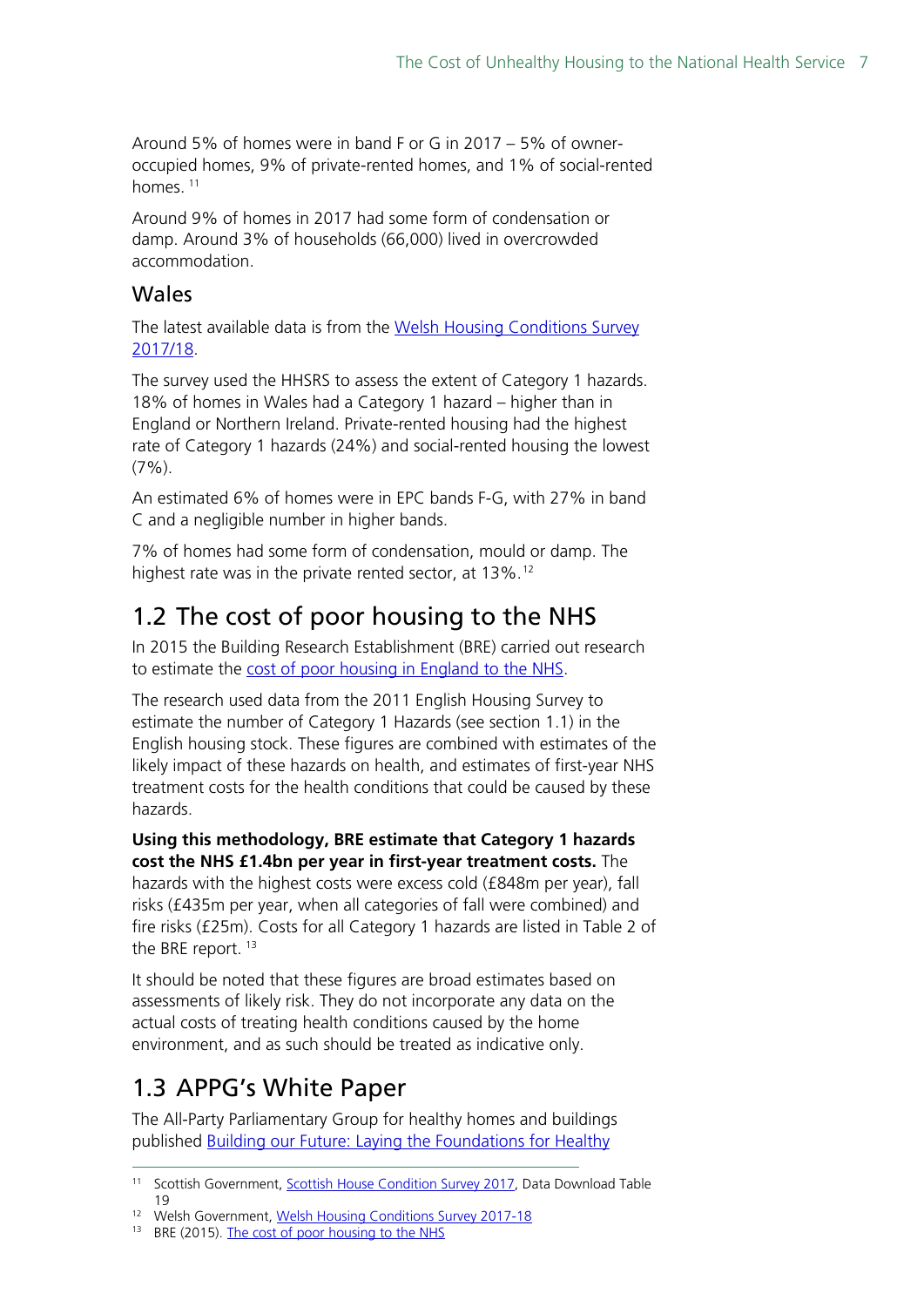[Homes and Buildings](https://healthyhomesbuildings.org.uk/wp-content/uploads/2018/10/HHB-APPG-White-Paper-V1.pdf) in October 2018. The paper sets out three overarching recommendations under which sit a number of more detailed recommendations.

#### **A cross-departmental committee for health and buildings to champion change**

This recommendation focuses on the need for leadership on the issue. The APPG argues that responsibility cuts across different departments including the Ministry of Housing, Communities and Local Government (Building Regulations) and the Department for Business, Energy and Industrial Strategy (energy efficiency). Bringing the various responsibilities together in one department would, the APPG suggests, result in a more coordinated response to:

- Ensure our homes and buildings maintain the highest standard of health and wellbeing.
- Identify where homes and buildings are causing health issues.
- Measure the economic and social impact of healthier homes and buildings.
- Reduce health inequalities.
- Oversee implementation via local authorities and communities.
- Provide common definitions and approaches to policy, regulation and standards

#### **Grow the research and evidence base to develop a case for standards for new build**

Under this recommendation the APPG focuses on giving priority to the development of quality new homes. There is a call for a 'healthy homes policy' to take account of vulnerable people and the ageing population.

The APPG wants housing and building standards to be "consistent across the UK" with maximising occupants' health and welllbeing at the core of housing and building design. A national housing and buildings health database would "strengthen the evidence for improved standards of health and wellbeing in housing and buildings."

### **Make renovation of current stock an infrastructure priority**

The APPG is calling for a 'national renovation strategy' and would like to see a national league table of housing standards by local authority area. Some specific measures for the private rented sector are suggested, such as an inspection of all newly let properties within a specific time period, and a national registration system for the private rented sector in England. Also recommended are incentives for occupiers to improve the existing stock through taxes.

# <span id="page-7-0"></span>1.4 Some relevant Government policies

When asked to respond to the APPG's recommendations the Government has pointed to **existing cross-departmental working and to Public Health England's Memorandum of Understanding**: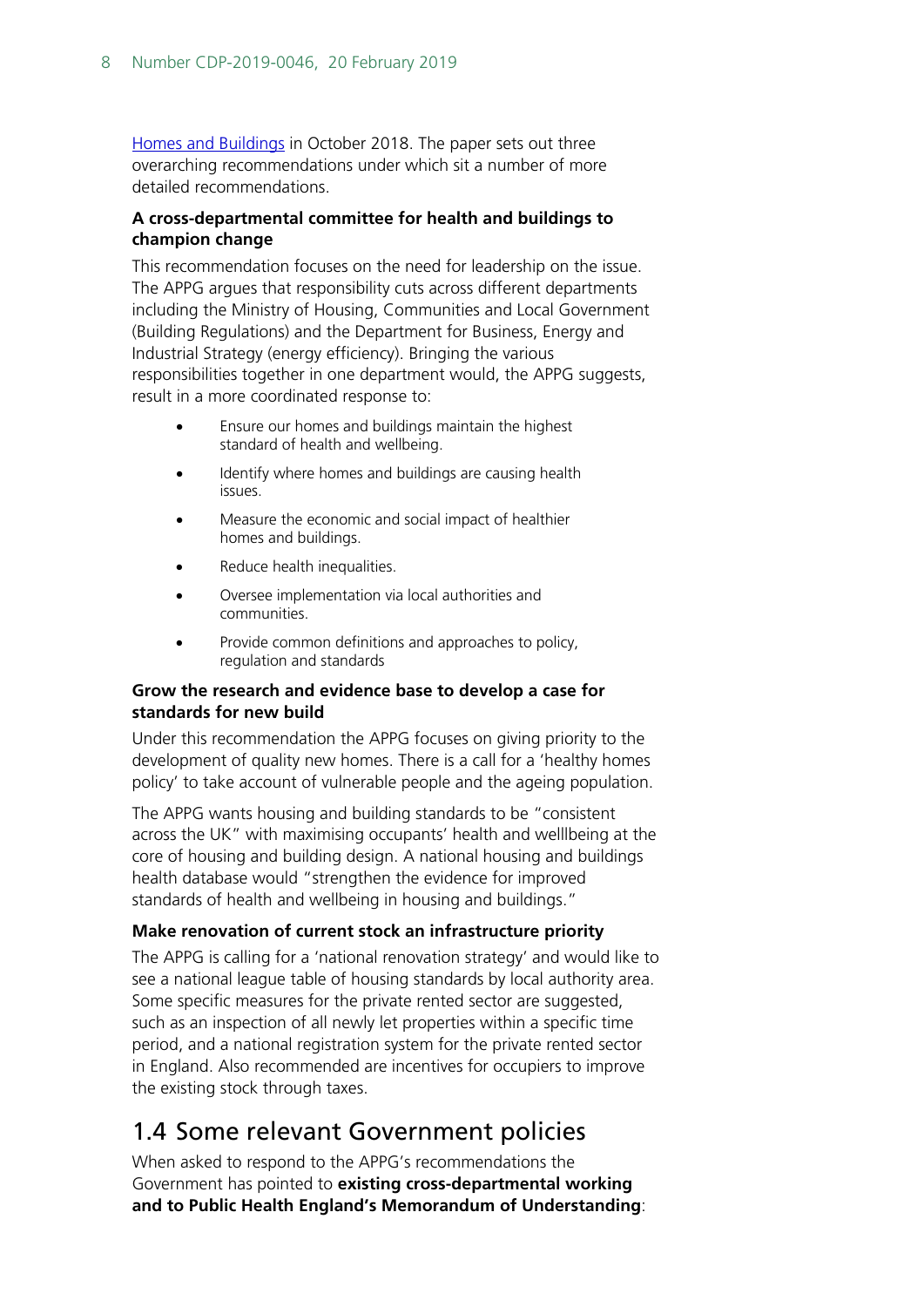The Department works across Government, including with the Ministry of Housing, Communities and Local Government, on many of the issues highlighted in the report.

Both Departments are signatories to the 'Health through the Home' Memorandum of Understanding with Public Health England (PHE). A refreshed version, which emphasises the importance of housing in supporting people's health, was published by PHE in March 2018. It can be found at the following link:

[www.gov.uk/government/publications/improving-health-and-care](http://www.gov.uk/government/publications/improving-health-and-care-through-the-home-mou)[through-the-home-mou](http://www.gov.uk/government/publications/improving-health-and-care-through-the-home-mou)<sup>[14](#page-8-0)</sup>

#### The Government has launched a **review of the Housing, Health and Safety Rating system**:

Under current rules, councils are required to ensure rental properties in their area meet important safety standards using the Housing Health and Safety Rating System and are able to force criminal landlords to take action where tenants are languishing in unsafe accommodation.

Yet the system hasn't been updated in over 12 years, and a new review of the system will consider whether it should be updated and if so, to what extent. The review will also look at whether to introduce minimum standards for common health and safety problems in rental accommodation in order to keep renters safe.[15](#page-8-1)

Karen Buck's Private Member's Bill gained cross-Party support - the *Homes (Fitness for Human Habitation) Act 2018* will come into force on 20 March 2019 (England only). The Welsh Government is bringing forward similar legislation.

The 2018 Act will place a duty on landlords/agents to ensure homes are fit for human habitation at the beginning and throughout the tenancy. Where a landlord fails to let/maintain a property that is fit for human habitation, the tenant will have the right to take legal action for breach of contract (covenant) on grounds that the property is unfit. There are some limited exceptions to these responsibilities.

NHS England is taking forward the **[Healthy New Towns](https://www.england.nhs.uk/ourwork/innovation/healthy-new-towns/) initiative**:

NHS England has launched the Healthy New Towns quidance [leaflet titled Putting Health into Place,](https://www.england.nhs.uk/publication/putting-health-into-place/) which introduces the 10 Healthy New Town Principles. These principles lie at the heart of creating healthy new places and showcase the learning and innovation from the Healthy New Towns Programme.

We are working with [ten housing developments](https://www.england.nhs.uk/2016/03/hlthy-new-towns/) across England to shape the health of communities, and to rethink how health and care services can be delivered. The programme offers an excellent opportunity to unite public health, NHS providers and commissioners, planning and housing development to plan and build healthier places.

In the [NHS Five Year Forward View,](https://www.england.nhs.uk/five-year-forward-view/) a clear commitment was made to dramatically improve population health, and integrate health and care services, as new places are built and take shape.

<span id="page-8-0"></span><sup>&</sup>lt;sup>14</sup> [Housing: Health,](http://www.parliament.uk/written-questions-answers-statements/written-question/commons/2018-10-30/185600) PQ 185600, 06 Nov 2018<br><sup>15</sup> [MHCLG Press Release,](https://www.gov.uk/government/news/greater-protection-for-renters-thanks-to-plans-to-tighten-tenant-safety) 26 October 2018

<span id="page-8-1"></span>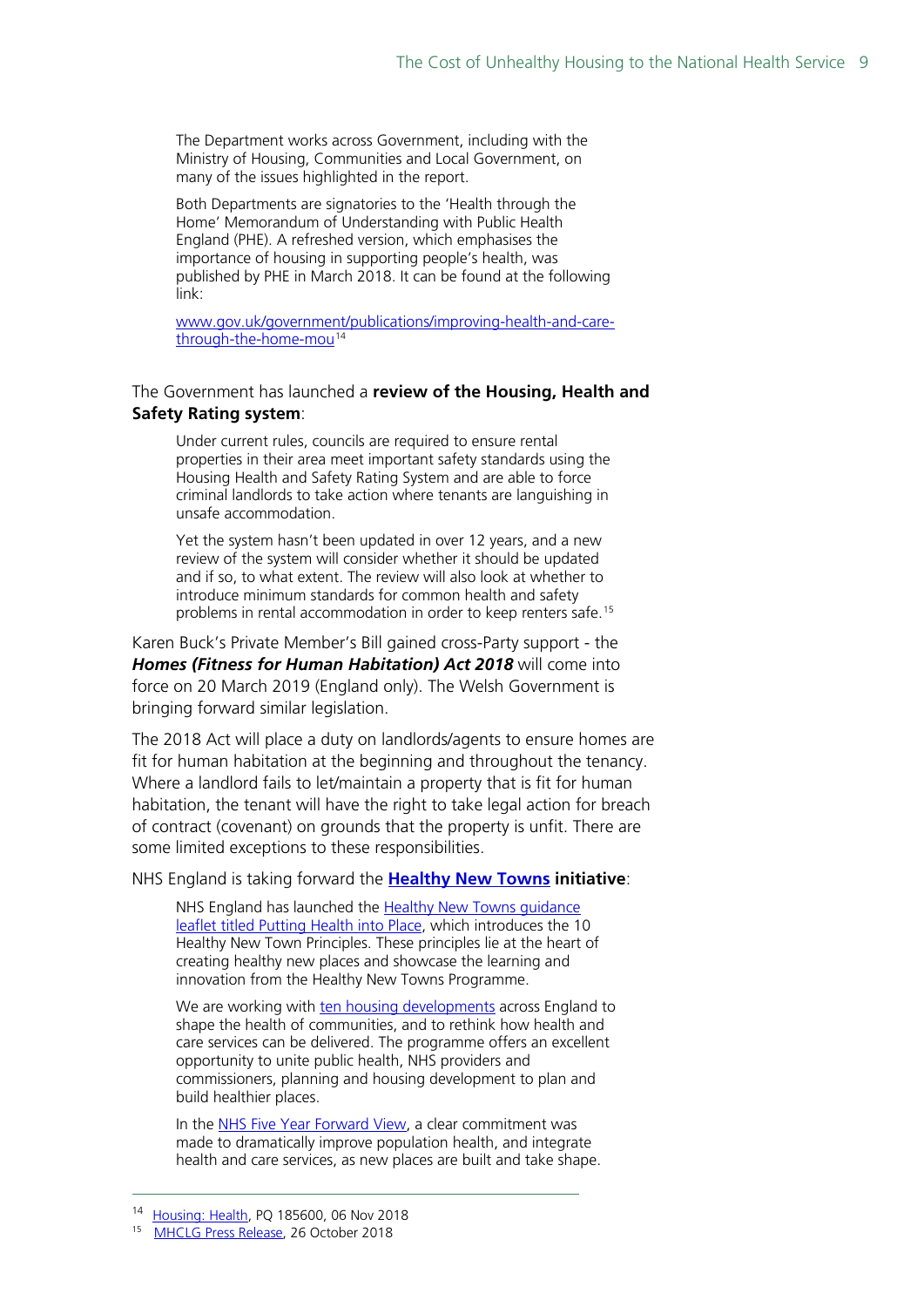This commitment recognised the need to build over 200,000 more homes in England every year, and invited Expressions of Interest from developments across the country.

The Department of Health has set a target of [26,000 homes to be](https://www.gov.uk/government/publications/nhs-property-and-estates-naylor-review)  built [on NHS land,](https://www.gov.uk/government/publications/nhs-property-and-estates-naylor-review) the Healthy New Towns programme, as an additional aim, is showing how this land can be used, not just to build homes but also to return benefit to local communities and the wider system.

Our demonstrator sites represent a cross-section of new housing developments in England. Over the last year, sites have finalised their delivery plans and have been setting up partnerships, involving planning and wider local authorities, housing developers, CCGs and health and care providers.

Their objectives are to develop best practice, case studies and guidance to help ensure all new housing developments embed certain principles, promoting health and wellbeing and securing high quality health and care services.

Nationally, we have developed strong links across government, planning and housing and will collate learning from the demonstrator sites to show how new housing developments can implement these principles.

Housing developers are being asked to embed smart technology throughout new homes in 10 new "healthy towns" to allow remote monitoring of those with health conditions, with results sent straight to GPs and hospitals. Residents are being given a range of health trackers so their lifestyle choices can be monitored and gauged against their health needs, potentially pointing the NHS toward which treatments or services are required. [A study by the Institution of Mechanical Engineers](https://www.housingnet.co.uk/pdf/IMechE%20Healthy%20Homes%20Report%20%281%29.pdf) **estimated that ensuring homes were built or adapted with elderly residents in mind could save £2.5bn a year for the NHS and local authorities.**

Chapter 8 of the revised [National Planning Policy Framework](https://assets.publishing.service.gov.uk/government/uploads/system/uploads/attachment_data/file/779764/NPPF_Feb_2019_web.pdf) (2018) sets out how **planning policies and decisions should aim to achieve healthy, inclusive and safe places** which:

a) promote social interaction, including opportunities for meetings between people who might not otherwise come into contact with each other – for example through mixed-use developments, strong neighbourhood centres, street layouts that allow for easy pedestrian and cycle connections within and between neighbourhoods, and active street frontages;

b) are safe and accessible, so that crime and disorder, and the fear of crime, do not undermine the quality of life or community cohesion – for example through the use of clear and legible pedestrian routes, and high quality public space, which encourage the active and continual use of public areas; and

c) enable and support healthy lifestyles, especially where this would address identified local health and well-being needs – for example through the provision of safe and accessible green infrastructure, sports facilities, local shops, access to healthier food, allotments and layouts that encourage walking and cycling.

Public Health England's webpage: Homelessness: applying All Our [Health](https://www.gov.uk/government/publications/homelessness-applying-all-our-health/homelessness-applying-all-our-health) (updated November 2018) sets out the links between health and homelessness and lists expected interventions by health professionals.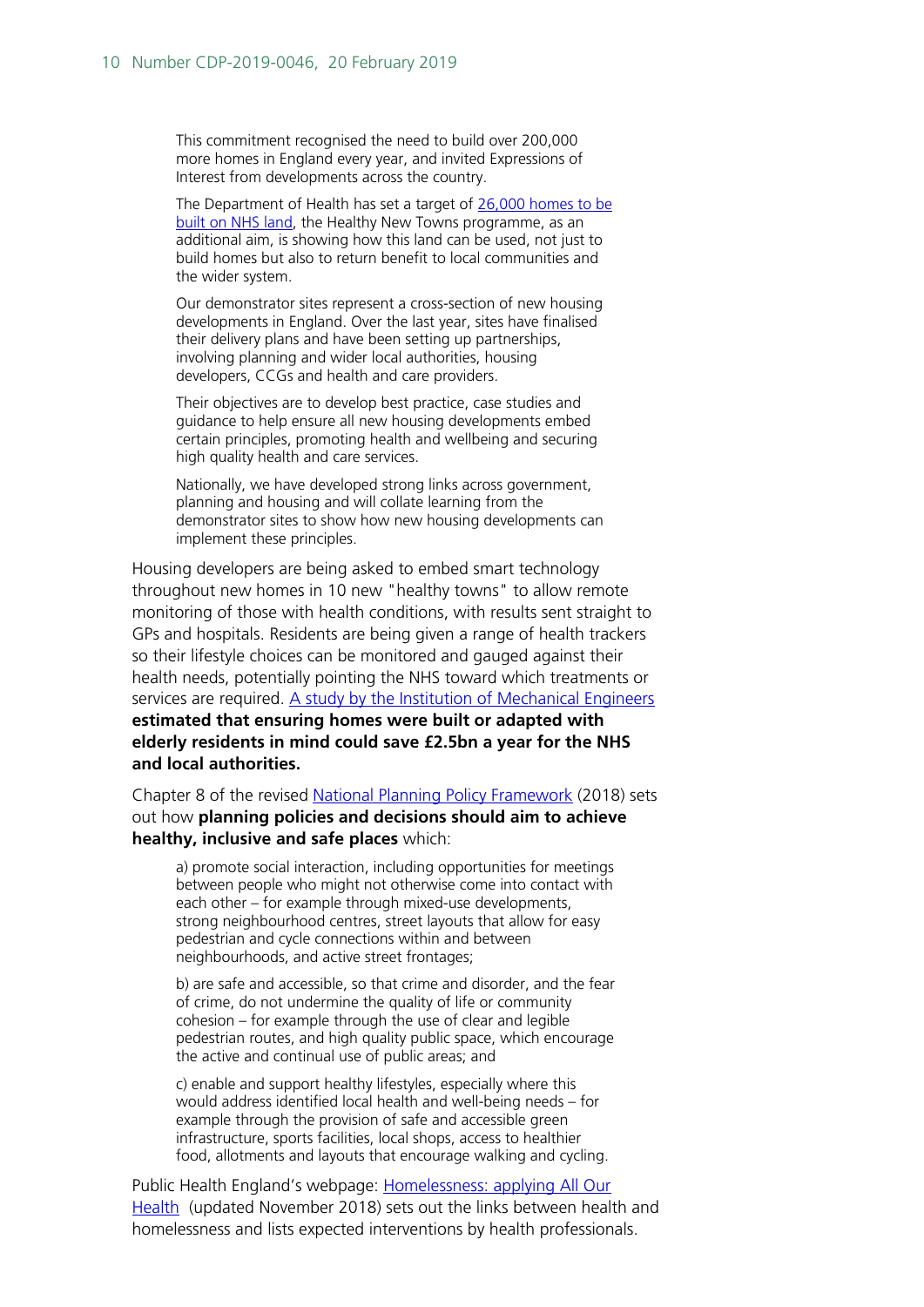#### **The page has the following section on action to tackle homelessness**:

The Homelessness Reduction Act (2017) marks a significant change in homelessness legislation in England. It places statutory duties on local authorities to intervene earlier to prevent homelessness, and to provide help to all eligible homeless applicants irrespective of 'priority need' or 'intentional homelessness'.

Under the new duties in the Act, local housing authorities (LHAs) will now offer individuals who are homeless or threatened with homelessness a greater package of advice and support. This includes a needs-lead personalised housing plan which should contain the steps to be taken to prevent or relieve the applicant's homelessness.

The Act moves away from the previous statutory homelessness system that excluded many single homeless people from support on the basis that they were not defined as being in priority need.

The Act has introduced a new ['duty to refer',](https://assets.publishing.service.gov.uk/government/uploads/system/uploads/attachment_data/file/682995/Final_Duty_to_refer_policy_factsheet.pdf) from October 2018, requiring specified public authorities in England to notify LHAs of individuals they think may be homeless or threatened with becoming homeless in 56 days, with the person's consent.

The health services that the new duty applies to are:

- accident and emergency services provided in a hospital
- urgent treatment centres
- hospital-based in-patient treatment services

Other public authorities to whom the duty to refer applies includes prisons, probation and Jobcentre Plus. The aim of the new duty is to help people who come into contact with a range of public services get access to homelessness services as soon as possible so their homelessness can be prevented from reaching crisis.

Although other health professionals, such as those based in local authority commissioned public health services (such as drug and alcohol treatment services) are out of scope of the duty, it is expected that referral pathways to LHAs should already be in place from these services.

Alongside the Homelessness Reduction Act, there has been an overhaul of the official homelessness statistics. Because the 2017 Act has introduced new statutory duties for local authorities, the previous P1E collection is no longer be fit for purpose and has been replaced by Homelessness Case Level Information Classification (H-CLIC).

H-CLIC collects case-level data, which provides more detailed information on the causes and effects of homelessness, long-term outcomes and what works to prevent it. It is hoped that this new data will provide a better picture of how local authorities are responding to single homelessness in England.

The government has also published a new [Rough Sleeping](https://www.gov.uk/government/publications/the-rough-sleeping-strategy)  [Strategy,](https://www.gov.uk/government/publications/the-rough-sleeping-strategy) which is underpinned by the targets of halving rough sleeping by 2022 and ending it altogether by 2027.

A new rough sleeping team and Rough Sleeping Initiative (RSI) has been established at the Ministry of Housing, Communities and Local Government to drive this work forward, in partnership with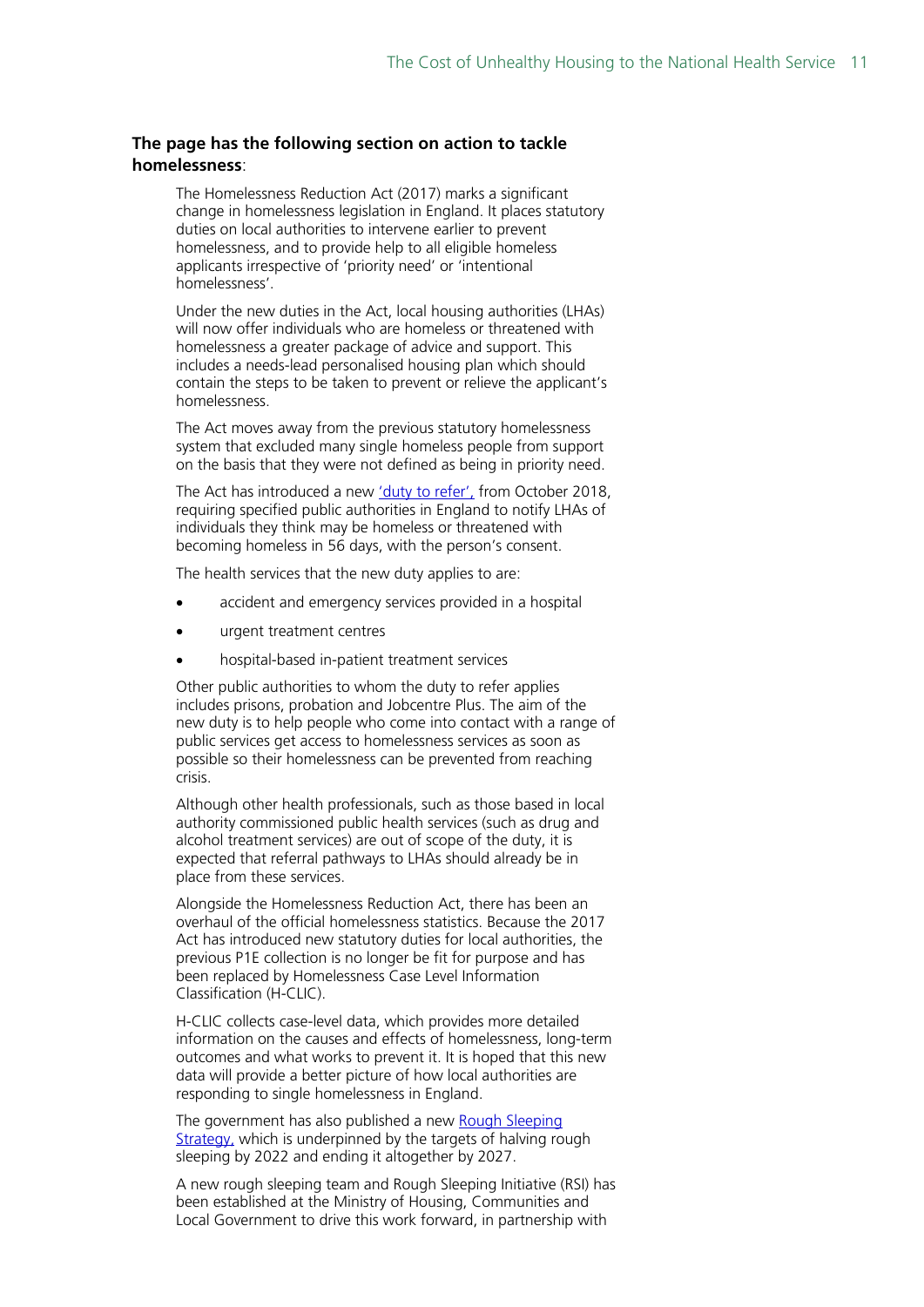other government departments, PHE and NHS England. The work is overseen by a ministerial taskforce and steered by an expert advisory group.

# <span id="page-11-0"></span>2. News

[NHS to recruit army of workers to help loneliness and mental illness,](https://www.telegraph.co.uk/news/2019/01/28/nhs-recruit-army-workers-help-loneliness-mental-illness/) Telegraph, 28 January 2019

[Why living in a detached house could be better for health,](https://www.telegraph.co.uk/science/2019/01/14/living-detached-house-could-better-health/) Telegraph, 14 January 2019

[Tackling fuel poverty would cut winter deaths and costs to the NHS,](https://www.theguardian.com/society/2018/dec/09/tackling-fuel-poverty-would-cut-winter-deaths-and-costs-to-the-nhs) Guardian, 09 December 2018

[Excess winter deaths in England and Wales highest since 1976,](https://www.theguardian.com/society/2018/nov/30/excess-winter-deaths-in-england-and-wales-highest-since-1976) Guardian, 30 November 2018

[Poor housing stock in UK is creating a winter health crisis,](http://theconversation.com/poor-housing-stock-in-uk-is-creating-a-winter-health-crisis-106578) Conversation, 12 November 2018

[We should be building to heal, not to impress,](https://www.standard.co.uk/comment/comment/we-should-be-building-to-heal-not-to-impress-a3957316.html) Evening Standard, 09 October 2018

['It made me depressed': how poor housing costs the NHS £1.4bn a](https://www.theguardian.com/society/2018/jul/06/depressed-poor-housing-costs-nhs-14bn-year)  [year,](https://www.theguardian.com/society/2018/jul/06/depressed-poor-housing-costs-nhs-14bn-year) Guardian, 06 July 2018

Join up health and housing policy or risk return to 'pre-war slum [housing', Labour warns,](https://www.independent.co.uk/news/uk/politics/health-housing-policy-joined-up-labour-warning-pre-war-slum-housing-risk-a8425661.html) Independent, 02 July 2018

[Yes, let's celebrate the NHS at 70. But it isn't the only service keeping us](https://www.theguardian.com/society/2018/jul/02/nhs-70-services-healthy)  [healthy,](https://www.theguardian.com/society/2018/jul/02/nhs-70-services-healthy) Guardian, 02 July 2018

[More than one in 10 households living in fuel poverty, figures show,](https://www.independent.co.uk/news/uk/home-news/fuel-poverty-uk-figures-poor-bills-cost-households-a8417426.html) Independent, 26 June 2018

[Investing in Warmer Housing Could Save the NHS Billions,](https://www.independent.co.uk/life-style/health-and-families/investing-in-warmer-housing-could-save-the-nhs-billions-a7990396.html) Independent, 10 October 2017

[Health Secretary suggests NHS could remove council house damp,](https://news.sky.com/story/health-secretary-suggests-nhs-could-remove-council-house-damp-10953902) Sky News, 19 July 2017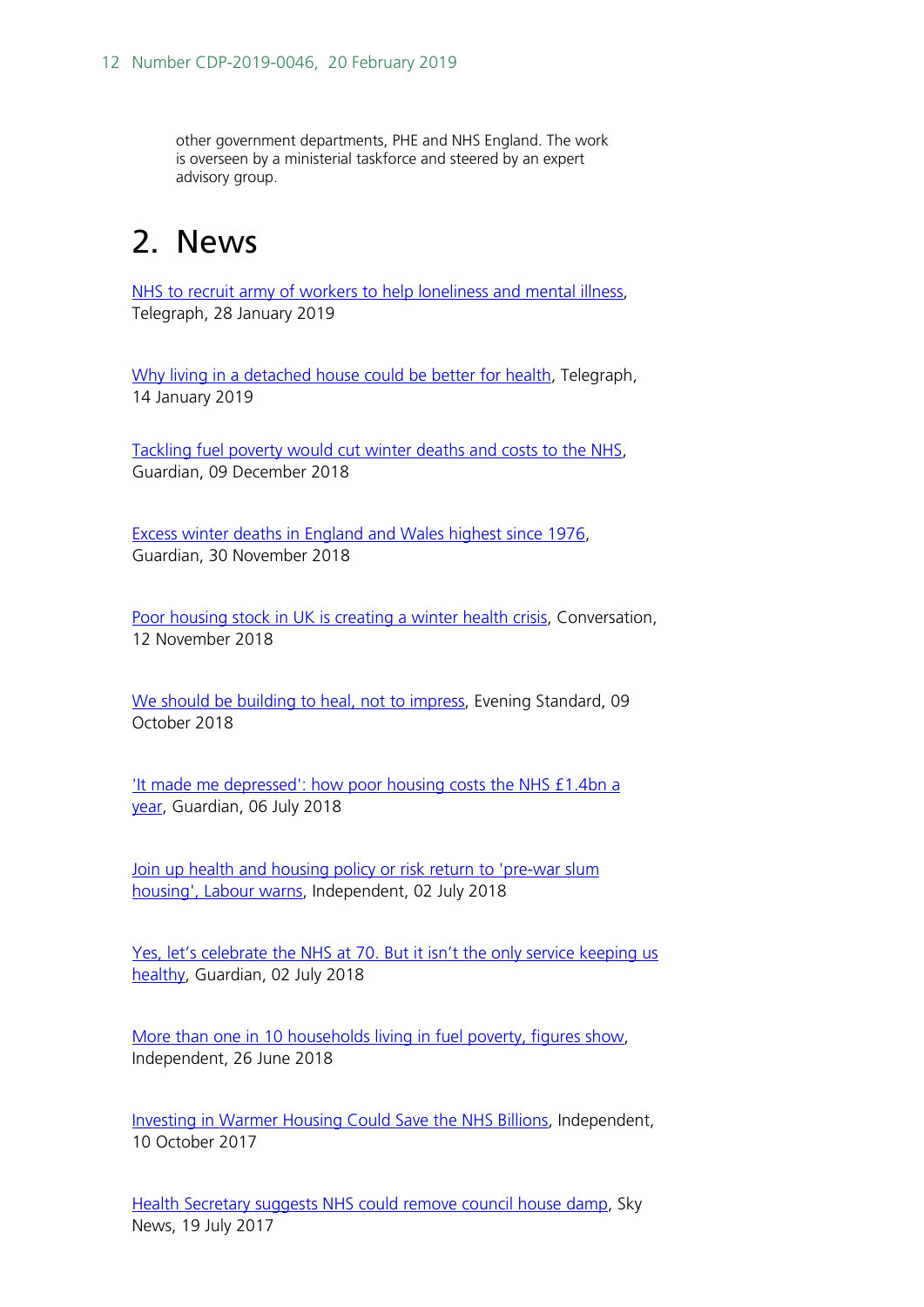# <span id="page-12-0"></span>3. Parliamentary material

# <span id="page-12-1"></span>3.1 Written PQs

[Social rented housing: Mental Illness](https://www.parliament.uk/written-questions-answers-statements/written-question/commons/2019-01-29/213928) PQ 213928, 6 February 2019

**Asked by Steve McCabe**: To ask the Secretary of State for Housing, Communities and Local Government, what steps he is taking to ensure that people with mental health issues receive support to access social housing.

#### **Answered by Kit Malthouse**:

The Regulator of Social Housing's tenancy standard requires registered providers to develop and deliver allocations processes in a way which supports their effective use by the full range of actual and potential tenants, including those with support needs.

In the Social Housing Green Paper we set out our intention to undertake an evidence collection exercise to help us understand how the allocations system is working and whether it is striking the right balance between fairness, support and aspiration. The Social Housing Green Paper also recognises that many landlords play a role that goes beyond their key responsibilities, which includes providing signposting to vital services such as mental health services. Through the Green Paper, we sought to gather evidence on the impact of the important role that many social landlords are playing. We are considering responses to the Green Paper and will respond in Spring 2019.

Within social housing, and more widely, supported housing provides a vital service for vulnerable people, including people with mental health issues. Safeguarding provision and supply of appropriate supported accommodation is a priority for my Department and we will continue to provide capital grant funding to promote new supply of supported housing. Our August 2018 announcement confirming that funding for all supported housing is staying in Housing Benefit will have given increased confidence to the sector to continue to invest in new supply. We are also reviewing oversight arrangements for all supported housing. As a Government, we are investing record levels in mental health, spending £11.98 billion in 2017/18.

#### [Health: Disadvantaged,](http://www.parliament.uk/written-questions-answers-statements/written-question/commons/2019-01-28/213388) PQ 213388, 05 Feb 2019

#### **Asked by:** Hollern, Kate | **Party:** Labour Party

To ask the Secretary of State for Health and Social Care, whether he plans to take steps with Cabinet colleagues to tackle health inequalities that stem from income inequality.

**Answering member:** Jackie Doyle-Price | **Party:** Conservative Party | **Department:** Department of Health and Social Care

People's lives and their health are shaped by issues such as poverty and income, education, employment, and housing and environment. This was recognised in 'Prevention is better than cure: our vision to help you live well for longer', published in November 2018. This vision illustrates how prevention can help us meet the Ageing Society Grand Challenge Mission, as set out by the Prime Minister last year as part of our Industrial Strategy. The Government's ambition is to ensure that people can enjoy five extra healthy, independent years of life by 2035, while narrowing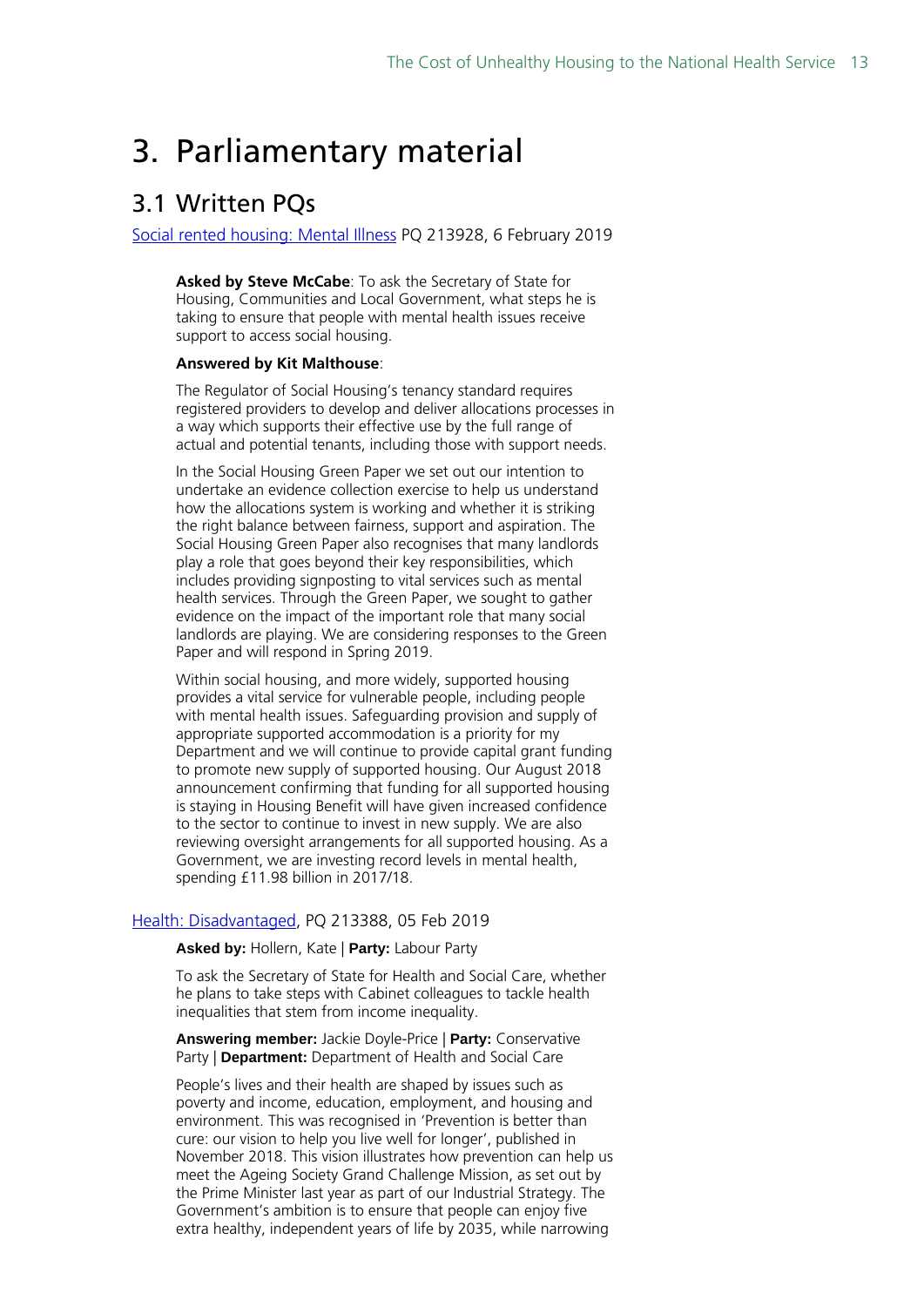the gap between the experience of the richest and poorest areas. A Prevention Green Paper will set out our further plans.

Public Health England and NHS Rightcare have produced tools and evidence to help commissioners understand the health of their populations and the issues driving inequalities in local areas. The NHS Long Term Plan has also set out action with all major programmes and every local area being required to set out specific measurable goals and mechanisms to reduce inequalities over the next five and 10 years.

#### [Housing,](http://www.parliament.uk/written-questions-answers-statements/written-question/lords/2019-01-17/HL12942) HL12942, 31 Jan 2019

**Asked by:** Baroness Thomas of Winchester | **Party:** Liberal Democrats

To ask Her Majesty's Government, further to the answer by Lord Bourne of Aberystwyth on 4 December 2018 (HL Deb, cols 932– 3), when they expect to publish new planning guidance for local authorities on housing for older and disabled people.

**Answering member:** Lord Bourne of Aberystwyth | **Party:**  Conservative Party | **Department:** Ministry of Housing, Communities and Local Government

We have strengthened national planning policy so that local planning authorities are expected to have clear policies for addressing the housing needs of older and disabled people. We will publish further planning guidance that will assist councils to put these policies in place, in due course.

#### [Energy: Housing,](http://www.parliament.uk/written-questions-answers-statements/written-question/commons/2019-01-08/206217) PQ 206217, 16 Jan 2019

**Asked by:** Drew, Dr David | **Party:** Labour Party · Cooperative Party

To ask the Secretary of State for Health and Social Care, what assessment his Department has made of the effect of home energy efficiency interventions on human health.

**Answering member:** Steve Brine | **Party:** Conservative Party | **Department:** Department of Health and Social Care

The Department for Business, Energy and Industrial Strategy (BEIS) is leading a project looking at the health impacts of living in cold homes.

BEIS is working in collaboration with the Department for Work and Pensions, Public Health England and NHS Digital to understand and quantify the cost to the health service arising from households that underheat their homes requiring more hospital care, compared to similar households who heat their homes adequately. The study will also consider the impact of households who subsequently make energy efficiency improvements and whether this leads to a reduction in hospital care required.

The study is set to conclude later in the year.

#### [Housing: Health,](http://www.parliament.uk/written-questions-answers-statements/written-question/commons/2018-10-30/185600) PQ 185600, 06 Nov 2018

**Asked by:** Shannon, Jim | **Party:** Democratic Unionist Party

To ask the Secretary of State for Health and Social Care, if he will (a) work with the Secretary of State for Housing, Communities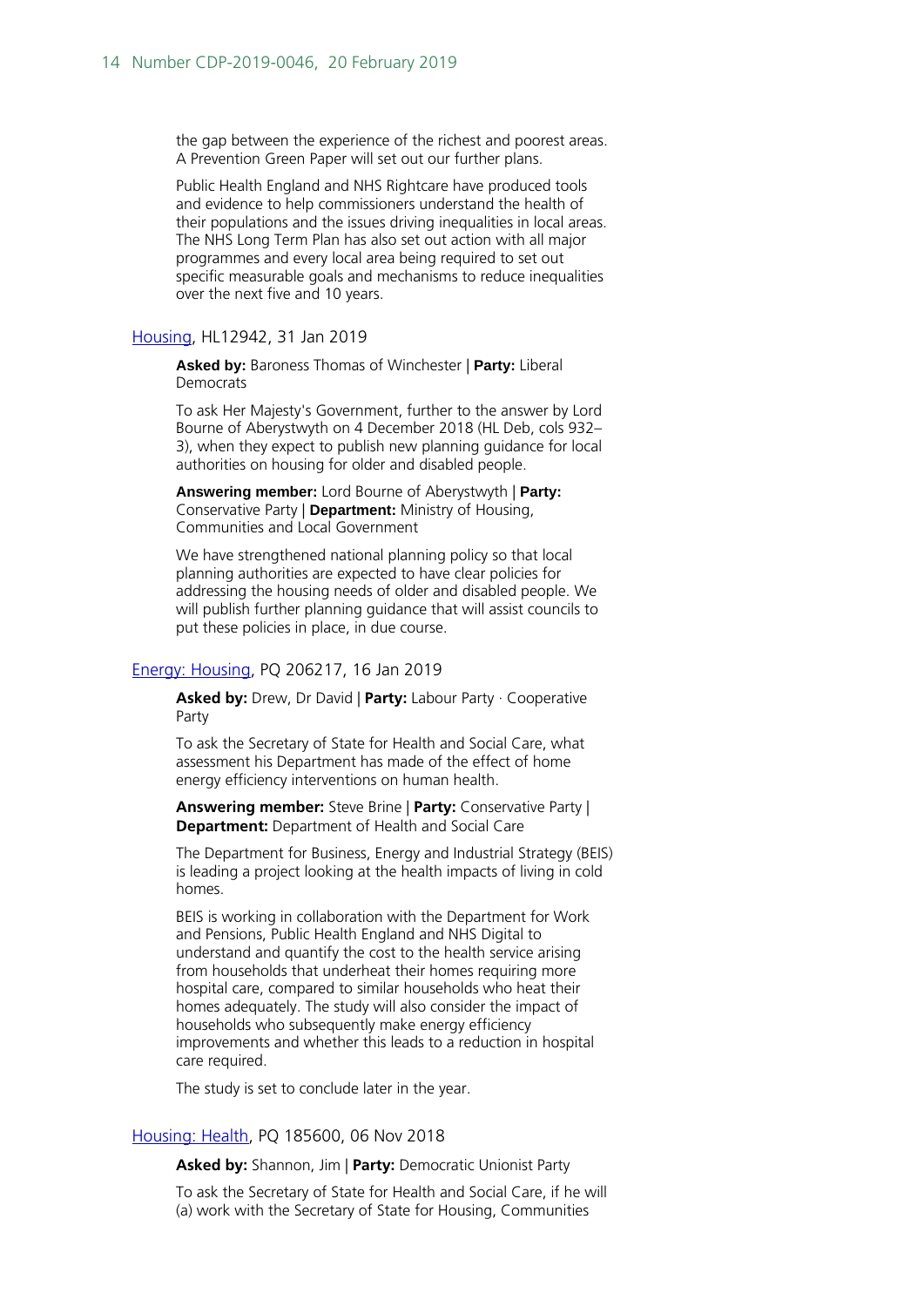and Local Government and (b) establish a cross-departmental committee on health and buildings.

#### **Answering member:** Caroline Dinenage | **Party:** Conservative Party | **Department:** Department of Health and Social Care

The Department welcomes the All Party Parliamentary Group's report, and we know that a high-quality, safe, and suitable home can help people stay independent and healthy for longer, and reduce health and social care costs. The Department works across Government, including with the Ministry of Housing, Communities and Local Government, on many of the issues highlighted in the report.

Both Departments are signatories to the 'Health through the Home' Memorandum of Understanding with Public Health England (PHE). A refreshed version, which emphasises the importance of housing in supporting people's health, was published by PHE in March 2018. It can be found at the following link:

[www.gov.uk/government/publications/improving-health-and-care](http://www.gov.uk/government/publications/improving-health-and-care-through-the-home-mou)[through-the-home-mou](http://www.gov.uk/government/publications/improving-health-and-care-through-the-home-mou)

PHE also recognises the importance of indoor environmental quality (indoor air quality, noise, overheating and ventilation) on human health and wellbeing, and the need for a holistic approach. Further information is available in PHE's resources on homes and health, available at the following link:

[www.gov.uk/government/collections/housing-for-health](http://www.gov.uk/government/collections/housing-for-health)

#### [Supported Housing: Mental Illness,](http://www.parliament.uk/written-questions-answers-statements/written-question/commons/2018-10-08/176245) PQ 176245, 11 Oct 2018

#### **Asked by:** Morris, Grahame | **Party:** Labour Party

To ask the Secretary of State for Housing, Communities and Local Government, what steps the Government is taking to ensure that the social housing system has adequate funding to support people with mental health problems.

**Answering member:** Mrs Heather Wheeler | **Party:** Conservative Party | **Department:** Ministry of Housing, Communities and Local Government

The Social Housing Green Paper recognises that many landlords play a role that goes beyond their key responsibilities, which includes providing signposting to vital services such as mental health services. Through the Green Paper, we are seeking to gather evidence on the impact of the important role that many social landlords are playing.

Social housing and more widely, supported housing provides a vital service for vulnerable people, including people with mental health issues. Safeguarding provision and supply of appropriate supported accommodation is a priority for my Department and we will continue to provide capital grant funding to promote new supply of supported housing. Our recent announcement confirming that funding for all supported housing will stay in Housing Benefit, will also give confidence to the sector to continue to invest in new supply. We are also reviewing oversight arrangements for all supported housing. As a Government, we are investing record levels in mental health, spending £11.98 billion in 2017/18.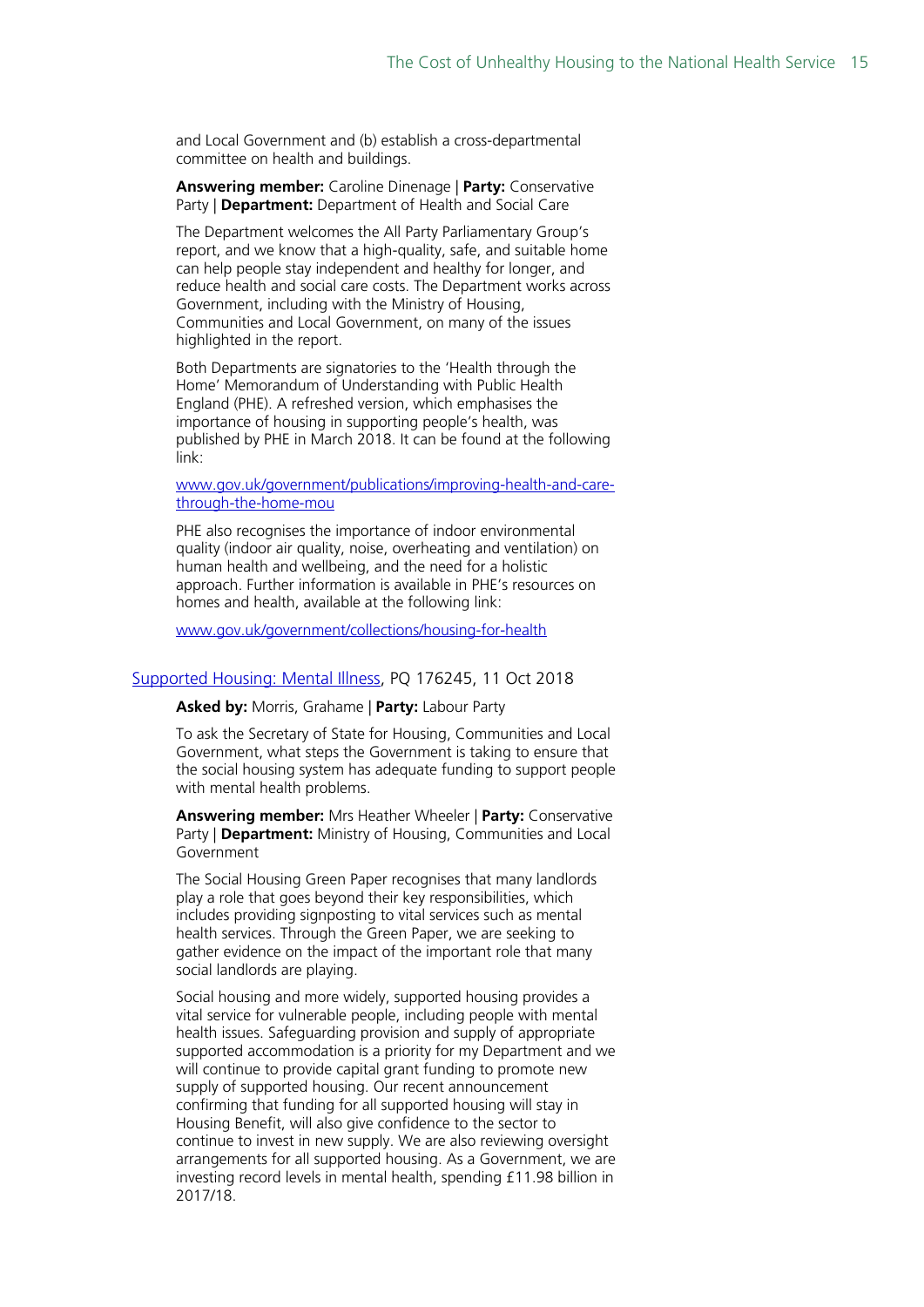# <span id="page-15-0"></span>3.2 Oral PQs

[New Home Building Programme,](http://bit.ly/2H56oFa) HL, Vol 794, 10 January 2019

#### **Asked by:** Lord Jordan

To ask Her Majesty's Government what measures they are taking to ensure that new properties built as part of their new home building programme are designed to avoid the occurrence of accidents in the home.

**Answered by:** The Parliamentary Under-Secretary of State, Ministry of Housing, Communities and Local Government and Wales Office (Lord Bourne of Aberystwyth) (Con)

My Lords, we want to build homes that are safe and secure. The building regulations set requirements to ensure the safety of people using buildings. We are developing a programme to review the guidance that supports the building regulations as part of our response to Dame Judith Hackitt's recent review of building regulations and fire safety.

# <span id="page-15-1"></span>3.3 Debates

[Housing and](https://hansard.parliament.uk/Commons/2018-05-15/debates/3B414DCB-3B7F-40A6-A6CC-AC6A15F164DD/HousingAndHomes) Homes, HC, Vol 641, 15 May 2018

[cc 228-229](http://bit.ly/2O1LV1Y) [cc 238-239](http://bit.ly/2V0Eb46)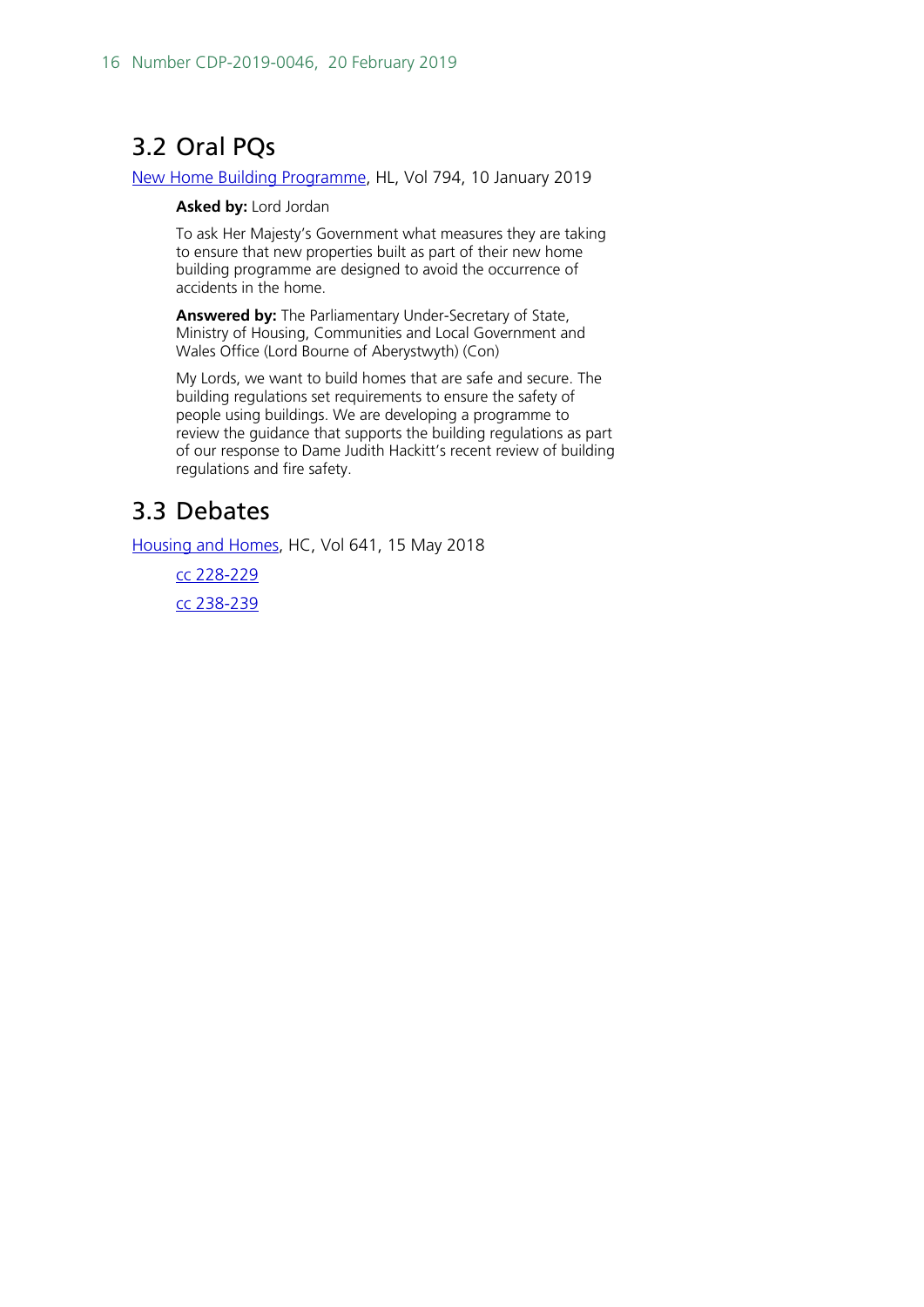# <span id="page-16-0"></span>4. Further reading

#### [Public Health England Collection:](https://www.gov.uk/government/collections/housing-for-health) Homes for health

Comprehensive collection of strategies, plans, advice, and guidance about the relationship between health and the home.

[Improving housing quality is key to unlocking better health](https://www.progressive-policy.net/publications/improving-housing-quality-is-key-to-unlocking-better-health) Centre for Progressive Policy 1 February 2019

[How renting could affect your health](https://theconversation.com/how-renting-could-affect-your-health-110334) 28 January 2019

[Harnessing the power of place to drive better health](https://www.hsj.co.uk/health-inequalities/harnessing-the-power-of-place-to-drive-better-health/7024021.article) HSJ, 13 December 2018

[Poor housing stock in UK is creating a winter health crisis](https://theconversation.com/poor-housing-stock-in-uk-is-creating-a-winter-health-crisis-106578) 12 November 2018

[Housing is a healthcare crisis](https://blogs.bmj.com/bmj/2018/11/21/fran-monticelli-housing-is-a-healthcare-crisis/) blog calling for an end to insecure tenancies, 21 November 2018

[APPG White Paper Report on Healthy Homes and Buildings](https://healthyhomesbuildings.org.uk/wp-content/uploads/2018/10/HHB-APPG-White-Paper-V1.pdf) October 2018

[Making the Case for "Whole System" Approaches: Integrating Public](https://www.mdpi.com/1660-4601/15/11/2345)  [Health and Housing](https://www.mdpi.com/1660-4601/15/11/2345) Environmental Health and Public Research, 24 October 2018

[Health in Private-Rented Housing,](http://researchbriefings.intranet.parliament.uk/ResearchBriefing/Summary/POST-PN-0573) POST-PN-0573, 4 April 2018

Housing and Health – [Opportunities for sustainability and](https://www.kingsfund.org.uk/publications/housing-and-health)  [transformation partnerships](https://www.kingsfund.org.uk/publications/housing-and-health) Kings Fund and National Housing Federation March 2018

[Improving health and care through the home](https://publichealthmatters.blog.gov.uk/2018/03/20/improving-health-and-care-through-the-home/) Public Health Matters Blog 20 March 2018

Why the annual winter health crisis could be solved in homes, not [hospitals](https://theconversation.com/why-the-annual-winter-health-crisis-could-be-solved-in-homes-not-hospitals-91098) 7 February 2018

[Building Our Future: Laying the Foundations for Healthy Homes and](https://www.housinglin.org.uk/_assets/Resources/Housing/OtherOrganisation/APPG_HHB_paper-Reply-by-30-Sept-20171.pdf)  [Buildings](https://www.housinglin.org.uk/_assets/Resources/Housing/OtherOrganisation/APPG_HHB_paper-Reply-by-30-Sept-20171.pdf) APPG Green Paper, July 2017

[The Association of Directors of Public Health Policy Position: Housing](http://www.adph.org.uk/wp-content/uploads/2017/11/ADPH-Policy-Position-Housing-and-Health.pdf)  [and Health](http://www.adph.org.uk/wp-content/uploads/2017/11/ADPH-Policy-Position-Housing-and-Health.pdf) November 2017

[Foundations for well-being: reconnecting public health and housing](https://www.scotphn.net/wp-content/uploads/2017/03/2017_03_08-HH-Main-Report-Final-1.pdf)  Scottish Public Health Network, January 2017

[Housing and health inequalities](http://www.healthscotland.scot/media/1250/housing-and-health_nov2016_english.pdf) NHS Health Scotland, November 2016

### <span id="page-16-1"></span>Costs

[The hidden costs of poor quality housing in the North](http://www.smith-institute.org.uk/book/the-hidden-costs-of-poor-quality-housing-in-the-north/) Smith Institute October 2018

[Decent housing means fewer emergency hospital admissions –](https://theconversation.com/decent-housing-means-fewer-emergency-hospital-admissions-new-research-86329) new [research](https://theconversation.com/decent-housing-means-fewer-emergency-hospital-admissions-new-research-86329) 2 July 2018

[Health impact, and economic value, of meeting housing quality](https://njl-admin.nihr.ac.uk/document/download/2014671)  [standards,](https://njl-admin.nihr.ac.uk/document/download/2014671) National Institute for Health Research, June 2018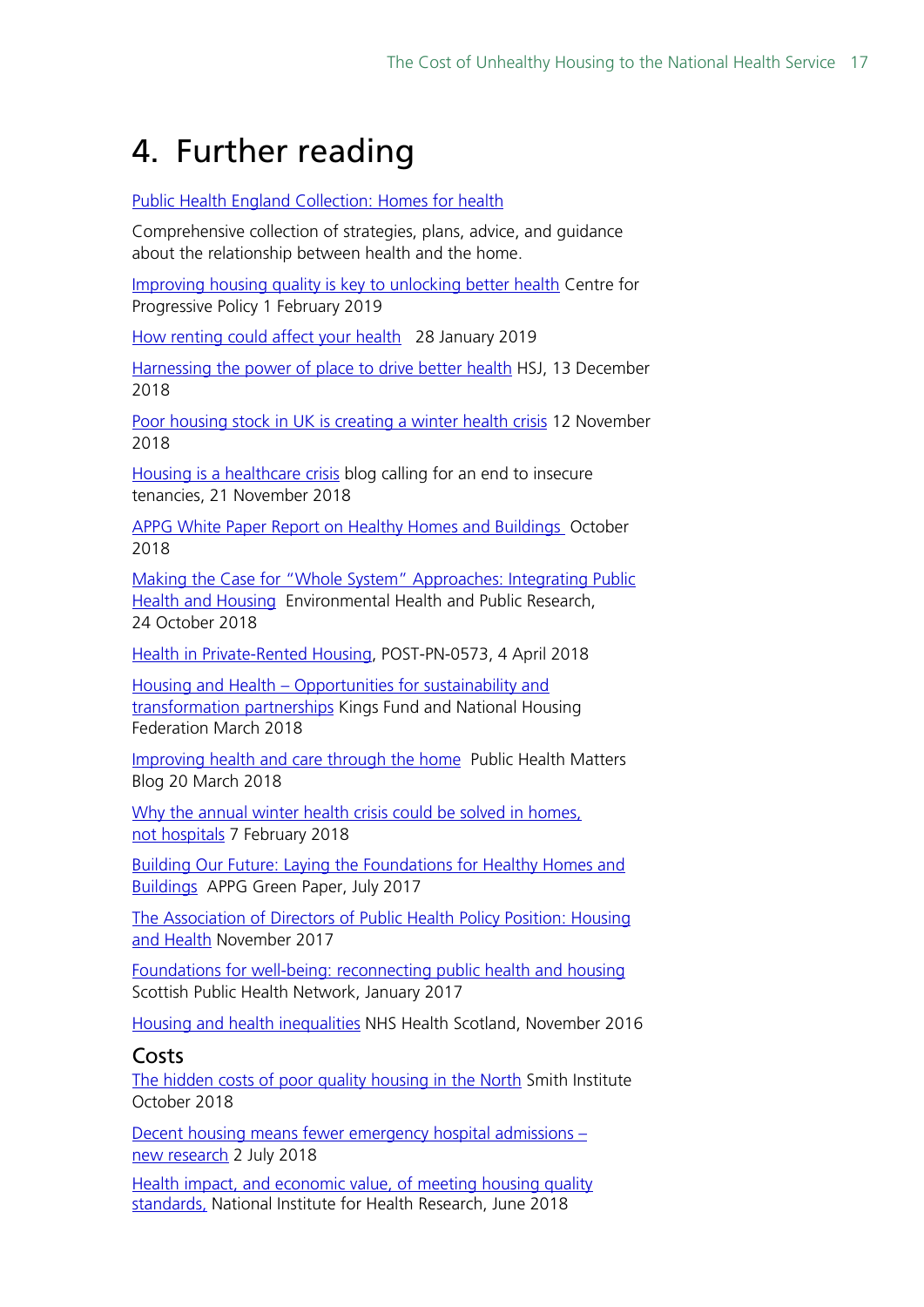[Economics of housing and health](https://www.kingsfund.org.uk/publications/housing-and-health) Kings Fund March 2018

[Investing in warmer housing could save the NHS](https://theconversation.com/investing-in-warmer-housing-could-save-the-nhs-billions-82196) billions 5 October 2017

[Can't stay in hospital? Can't go home? Housing associations are](https://www.hsj.co.uk/comment/cant-stay-in-hospital-cant-go-home-housing-associations-are-bridging-the-gap/7020539.article)  [bridging the gap](https://www.hsj.co.uk/comment/cant-stay-in-hospital-cant-go-home-housing-associations-are-bridging-the-gap/7020539.article) 12 September 2017

[The cost of poor housing to the NHS](https://www.bre.co.uk/filelibrary/pdf/87741-Cost-of-Poor-Housing-Briefing-Paper-v3.pdf) Simon Nicol, Mike Roys and Helen Garrett BRE Trust Building Research Establishment, 2015

## <span id="page-17-0"></span>Disability and older people

[Not enough homes being built for older people –](https://theconversation.com/not-enough-homes-being-built-for-older-people-new-research-93602) new research 3 May 2018 [Housing our ageing population,](https://www.local.gov.uk/sites/default/files/documents/5.17%20-%20Housing%20our%20ageing%20population_07_0.pdf) LGA, September 2017

[Why living with dementia starts at home](https://www.alzheimers.org.uk/blog/why-living-well-dementia-starts-home) Alzheimer's Society 25 July 2017

[Putting Older People First in the North West](https://www.adass.org.uk/putting-older-people-first-in-the-north-west) 30 June 2017

[Dementia and town planning](https://www.rtpi.org.uk/media/2213533/dementia_and_town_planning_final.compressed.pdf) Royal Town Planning Institute endorsed by Alzheimer's Society January 2017

[Our housing AGEnda: Meeting the needs of older people in](https://www.housinglin.org.uk/_assets/Resources/Housing/OtherOrganisation/170213-expert-group-final-report-eng.pdf)  [Wales](https://www.housinglin.org.uk/_assets/Resources/Housing/OtherOrganisation/170213-expert-group-final-report-eng.pdf) Housing LIN January 2017 Welsh Government

## <span id="page-17-1"></span>Mental health

[Mental Health Matters: The housing policy vacuum](https://www.hsj.co.uk/mental-health/mental-health-matters-the-housing-policy-vacuum/7021498.article) 23 January 2018

[https://hact.org.uk/sites/default/files/uploads/Archives/2016/09/H&H%2](https://hact.org.uk/sites/default/files/uploads/Archives/2016/09/H&H%20Mental%20Health%20and%20Housing%20report%20Sept2016.pdf) [0Mental%20Health%20and%20Housing%20report%20Sept2016.pdf](https://hact.org.uk/sites/default/files/uploads/Archives/2016/09/H&H%20Mental%20Health%20and%20Housing%20report%20Sept2016.pdf)

Housing and Health – [Mental health and housing,](https://hact.org.uk/sites/default/files/uploads/Archives/2016/09/H&H%20Mental%20Health%20and%20Housing%20report%20Sept2016.pdf) HACT and NHF, September 2016

## <span id="page-17-2"></span>Homelessness

[Health of Homelessness](https://www.bmj.com/content/360/bmj.k902/rr) BMJ, 21 February 2018

[Homelessness and health research,](https://www.homeless.org.uk/facts/our-research/all-research-reports/homelessness-and-health-research) Homeless Link

### <span id="page-17-3"></span>Case studies and specific conditions

[Putting health into place: introducing NHS England's Healthy New](https://www.england.nhs.uk/wp-content/uploads/2018/09/putting-health-into-place-v4.pdf)  [Towns Programme](https://www.england.nhs.uk/wp-content/uploads/2018/09/putting-health-into-place-v4.pdf) NHS England / Public Health England, The Young Foundation, Kings Fund, TCPA. Updated December 2018.

[Case studies of health and housing links](http://careandrepair-england.org.uk/home-from-hospital-initiatives/) Care & Repair England

[Health and housing cross sector commission can be a total game](https://www.hsj.co.uk/health-and-housing-cross-sector-commission-can-be-a-total-game-changer/7022884.article)  [changer](https://www.hsj.co.uk/health-and-housing-cross-sector-commission-can-be-a-total-game-changer/7022884.article) 10 July 2018